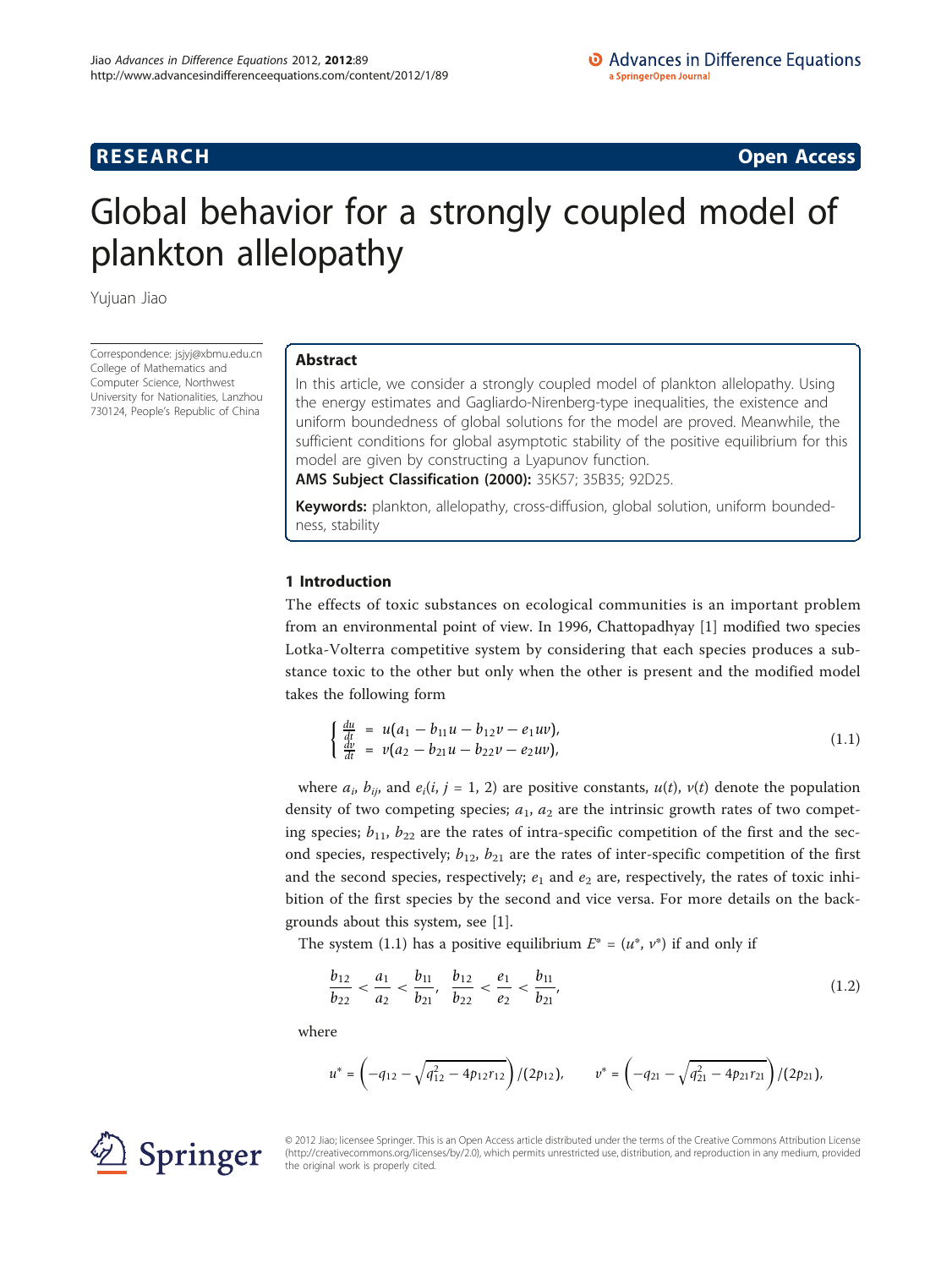and

$$
p_{ij} = b_{ij}e_i - b_{ii}e_j, \ \ q_{ij} = a_i e_j - a_j e_i - b_{ii}b_{jj} + b_{ij}b_{ji}, \ \ r_{ij} = a_i b_{jj} - a_j b_{ij}, \ \ i, \ j = 1, 2.
$$

Chattopadhyay [[1](#page-14-0)] proved that the equilibrium  $(u^*, v^*)$  is globally asymptotically stable if

$$
4(b_{11}+e_1v)(b_{22}+e_2u)\geq (b_{12}+b_{21}+e_1u^*+e_2v^*)^2.
$$
\n(1.3)

The corresponding weakly coupled reaction-diffusion system for (1.1) is as follows

$$
\begin{cases}\n u_t = d_1 \Delta u + u(a_1 - b_{11}u - b_{12}v - e_1uv), & x \in \Omega, \ t > 0, \\
 v_t = d_2 \Delta v + v(a_2 - b_{21}u - b_{22}v - e_2uv), & x \in \Omega, \ t > 0, \\
 \partial_n u = \partial_n v = 0, & x \in \partial\Omega, \ t > 0, \\
 u(x, 0) = u_0(x), \ v(x, 0) = v_0(x), & x \in \Omega,\n\end{cases}
$$
\n(1.4)

where  $\Omega \subset \mathbb{R}^N$  is bounded smooth domain, *n* is the outward unit normal vector of the boundary  $\partial\Omega$ ,  $\partial_n = \partial/\partial n$ . The, constants  $d_1$  and  $d_2$ , called diffusion coefficients, are positive, and  $u_0(x)$  and  $v_0(x)$  are non-negative functions which are not identically zero.

It is obvious that  $(u^*, v^*)$  is the unique positive equilibrium of the system (1.4) if (1.2) holds. Tian et al. [\[2](#page-14-0)] proved that the equilibrium  $(u^*, v^*)$  of the system (1.4) is locally asymptotically stable if (1.2) holds.

In recent years, the SKT-type cross-diffusion systems have attracted the attention of a great number of investigators and have been successfully developed on the theoretical backgrounds. The above work mainly concentrate on (1) The instability and stability induced by cross-diffusion, and the existence of non-constant positive steady-state solutions  $[3-5]$  $[3-5]$  $[3-5]$  $[3-5]$ ; (2) the global existence of strong solutions  $[6-13]$  $[6-13]$  $[6-13]$  $[6-13]$ ; (3) the global existence of weak solutions based on semi-discretization or finite element approximation [[14-17\]](#page-15-0); and (4) the dynamical behaviors [[9,10\]](#page-15-0), etc.

Tian et al. [[2\]](#page-14-0) considered the following SKT-type cross-diffusion system

$$
\begin{cases}\n u_t = d_1 \Delta u + u(a_1 - b_{11}u - b_{12}v - e_1uv), & x \in \Omega, \ t > 0, \\
 v_t = d_2 \Delta (v + d_3uv) + v(a_2 - b_{21}u - b_{22}v - e_2uv), & x \in \Omega, \ t > 0, \\
 \partial_n u = \partial_n v = 0, & x \in \partial\Omega, \ t > 0, \\
 u(x, 0) = u_0(x), v(x, 0) = v_0(x), & x \in \Omega,\n\end{cases}
$$
\n(1.5)

and they proved that:

(1) If  $\mu_2 < \tilde{\mu}$ , then there exists a positive constant  $d_2^*$  such that the equilibrium  $(u^*, v^*)$  of the system (1.5) is unstable provided that  $d_2 \geq d_2^*$ , the (1.2) and the following condition

$$
(1+d_3u^*)(b_{11}+e_1v^*)\n(1.6)
$$

hold, where  $0 = \mu_0 \lt \mu_1 \lt \mu_2 \lt \cdots$  are the eigenvalues of the operator - $\Delta$  on  $\Omega$  with the homogeneous Neumann boundary condition,  $\tilde{\mu} = v^*(b_{12} + e_1 u^*)/d_1$ ;

(2) the steady-state system of the system (1.4) has non-constant positive solution, if one of the following conditions is satisfied:

(i)  $d_1 \ge D_1$  for some positive  $D_1(d_2)$ ;

(ii)  $d_2 \ge D_2$  for some positive  $D_2(d_1)$ ; and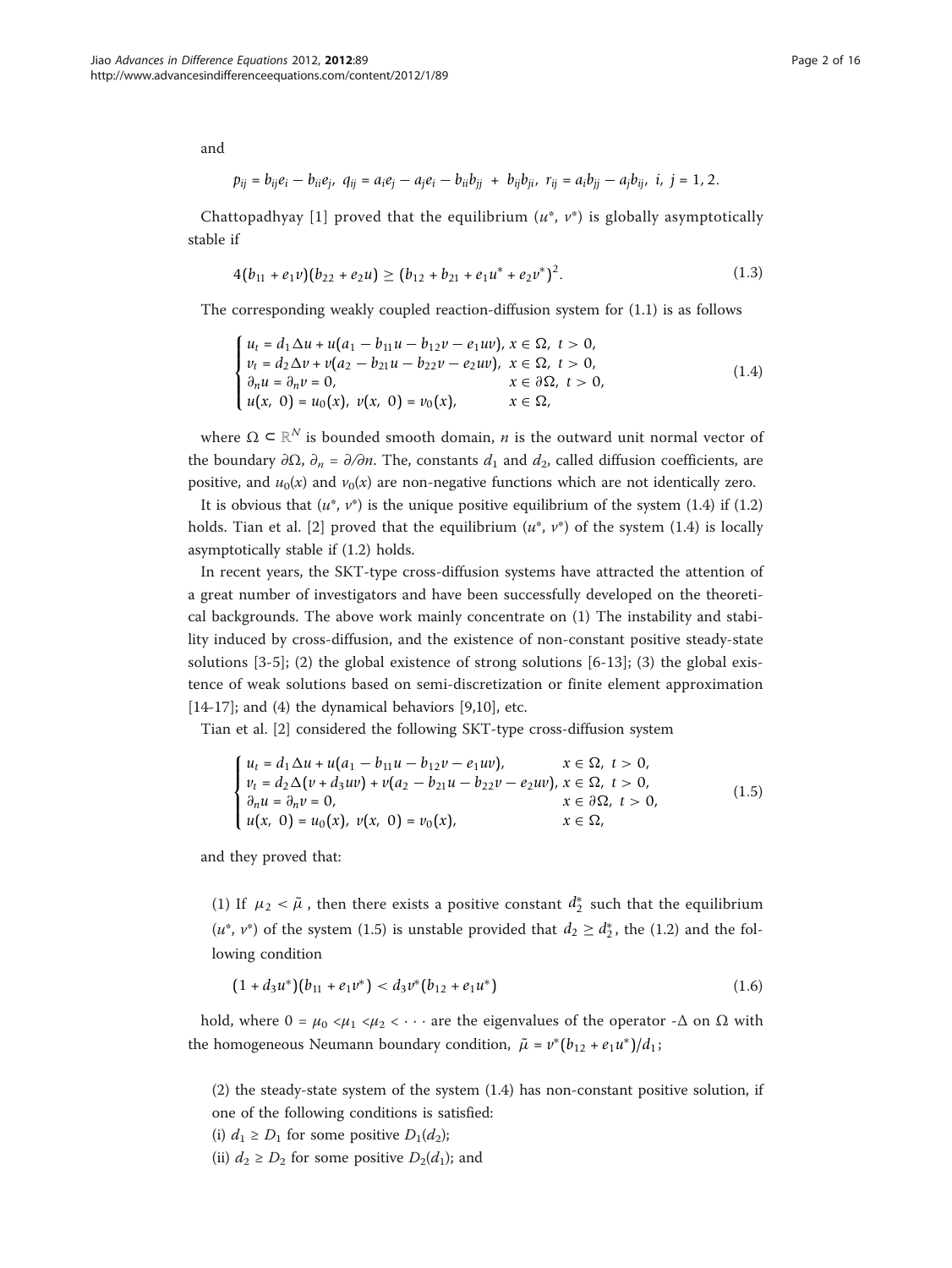(3) if  $\tilde{\mu} \in (\mu_n, \mu_{n+1})$  for some  $n \ge 1$ , and the sum  $\sigma_n = \sum_{i=2}^n \dim E(\mu_i)$  is odd, then there exists a positive number  $d_2^*$  such that the system (1.5) has at least one inhomogeneous positive steady-state solution if  $d_2 \geq d_2^*$ , (1.2) and (1.6) hold, where  $d_1$  and  $d_3$  are fixed.

We are concerned with the following plankton allelopathy model with full cross-diffusion

$$
\begin{cases}\n u_t = \Delta (d_1 u + \alpha_{11} u^2 + \alpha_{12} u v) + u(a_1 - b_{11} u - b_{12} v - e_1 u v), \, x \in \Omega, \, t > 0, \\
 v_t = \Delta (d_2 v + \alpha_{21} u v + \alpha_{22} v^2) + v(a_2 - b_{21} u - b_{22} v - e_2 u v), \, x \in \Omega, \, t > 0, \\
 \partial_n u = \partial_n v = 0, & x \in \partial \Omega, \, t > 0, \\
 u(x, \, 0) = u_0(x), \, v(x, \, 0) = v_0(x), & x \in \Omega,\n\end{cases} \tag{1.7}
$$

where  $Ω$  is a bounded domain  $ℝ^N$  with smooth boundary  $∂Ω$ , *n* is the outward unit normal vector of the boundary ∂Ω.  $d_i$ ,  $\alpha_{ij}$ ,  $a_i$ ,  $b_{ij}$ ,  $e_i$  (i, j = 1, 2) are positive constants and the initial data  $u_0$  and  $v_0$  are continuous non-negative functions which are not identically zero. The homogeneous Neumann boundary condition indicates that the system is self-contained with zero population flux across the boundary. The parameters  $d_1, d_2$  are the diffusion rates,  $\alpha_{ii}(i = 1, 2)$  are referred as self-diffusion pressures, and  $\alpha_{ii}$  $(i, j = 1, 2, i \neq j)$  are cross-diffusion pressures. For more details on the backgrounds about self-diffusion and cross-diffusion, one can see [\[8](#page-15-0)].

The local existence of solutions for the system (1.7) is an immediate consequence of a series of important articles by Amann [[18-20](#page-15-0)]. Roughly speaking, if  $u_0(x)$  and  $v_0(x)$  in  $W_p^1(\Omega)$  with  $p > n$ , then (1.7) has a unique non-negative solution  $u, v \in C$  ([0, T),  $W^1_P(\Omega)$ ) ∩ *C*<sup>∞</sup>((0, *T*), *C*<sup>∞</sup>( $\Omega$ )), where *T* ∈ (0, ∞] is the maximal existence time for the solution. If the solution  $(u, v)$  satisfies the estimate

 $\sup\{||u(\cdot, t)||_{W_p^1(\Omega)}, ||v(\cdot, t)||_{W_p^1(\Omega)} : 0 < t < T\} < \infty$ ,

then  $T = +\infty$ . Moreover, if  $u_0(x)$ ,  $v_0(x) \in W^2_P(\Omega)$ , then  $u, v \in C([0, \infty), W^2_P(\Omega))$ . For the following SKT system

$$
\begin{cases}\n u_t = d_1 \Delta [(1 + \alpha v + \gamma u)u] + au(1 - u - cv), & x \in \Omega, \ t > 0, \\
 v_t = d_2 \Delta [(1 + \delta v)v] + bv(1 - du - v), & x \in \Omega, \ t > 0, \\
 \partial_n u = \partial_n v = 0, & x \in \partial\Omega, \ t > 0, \\
 u(x, 0) = u_0(x), \ v(x, 0) = v_0(x), & x \in \Omega\n\end{cases}
$$
\n(P)

Yamada [[13](#page-15-0)] proposed four open problems:

(1) The global existence of solutions of (P) in the case  $\delta > 0$  and the space dimension  $N \geq 6$ ;

(2) the global existence in the case  $\gamma = 0$ ;

(3) in order to study the asymptotic behavior of  $u$ ,  $v$  as  $t \rightarrow \infty$ , need to establish the uniform boundedness of global solutions; and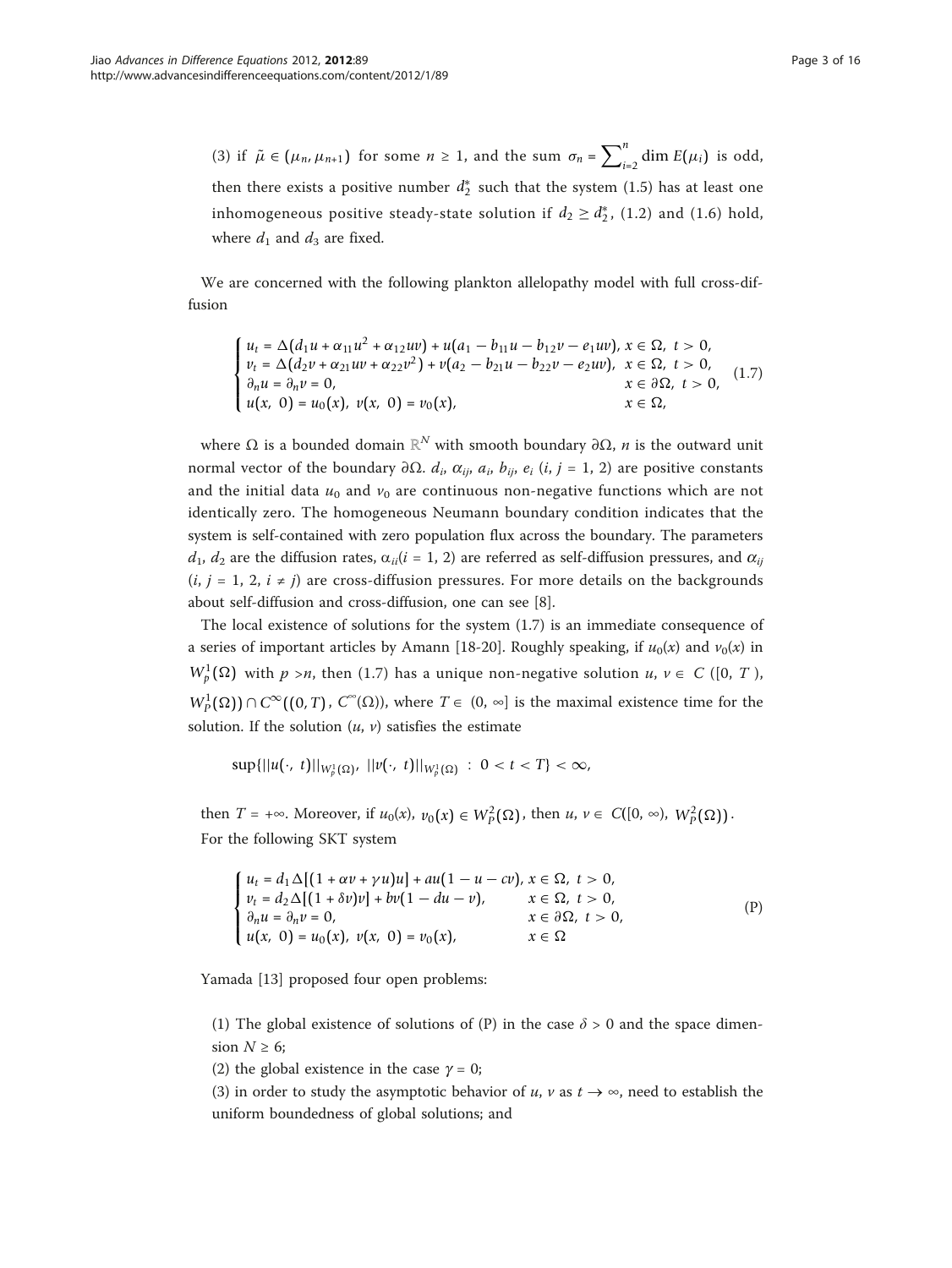(4) the global existence of solutions for the following full SKT system

$$
\begin{cases}\n u_t = d_1 \Delta [(1 + \alpha v + \gamma u)u] + au(1 - u - cv), \, x \in \Omega, \, t > 0, \\
 v_t = d_2 \Delta [(1 + \beta u + \delta v)v] + bv(1 - du - v), \, x \in \Omega, \, t > 0, \\
 \partial_n u = \partial_n v = 0, \, x \in \partial \Omega, \, t > 0, \\
 u(x, 0) = u_0(x), \, v(x, 0) = v_0(x), \, x \in \Omega\n\end{cases}
$$

with  $\alpha$ ,  $\gamma$ ,  $\beta$ ,  $\delta > 0$ .

Very few global existence results for (1.7) are known. The main purpose of this article is to establish the uniform boundedness of global solutions for the system (1.7) in one space dimension. For convenience, we consider the following system

$$
\begin{cases}\nu_t = (d_1u + \alpha_{11}u^2 + \alpha_{12}uv)_{xx} + u(a_1 - b_{11}u - b_{12}v - e_1uv), 0 < x < 1, \ t > 0, \\
v_t = (d_2v + \alpha_{21}uv + \alpha_{22}v^2)_{xx} + v(a_2 - b_{21}u - b_{22}v - e_2uv), 0 < x < 1, \ t > 0, \\
u_x(x, t) = v_x(x, t) = 0, & x = 0, 1, \ t > 0, \\
u(x, 0) = u_0(x), v(x, 0) = v_0(x), & 0 < x < 1.\n\end{cases} \tag{1.8}
$$

We firstly investigate the global existence and the uniform boundedness of the solutions for (1.8), then prove the global asymptotic stability of the positive equilibrium  $(u^*, v^*)$  of (1.8) by an important lemma from [\[21](#page-15-0)]. The proof is complete and complement to the uniform convergence theorems in [[22-24](#page-15-0)].

It is obvious that  $(u^*, v^*)$  is the unique positive equilibrium of the system (1.8) if (1.2) holds.

For simplicity, we denote  $|| \cdot ||_{W_p^k(0,1)}$  by  $|| \cdot ||_{k,p}$  and  $|| \cdot ||_{L^p(0,1)}$  by  $|| \cdot ||_p$ . Our main results are as follows.

**Theorem 1.1.** Let  $u_0, v_0 \in W_2^2(0, 1)$ ,  $(u, v)$  is the unique non-negative solution of system  $(1.2)$  in the maximal existence interval  $[0, T)$ . Assume that

$$
8\alpha_{11}\alpha_{21} > \alpha_{12}^2, \qquad 8\alpha_{22}\alpha_{12} > \alpha_{21}^2. \tag{1.9}
$$

Then there exist  $t_0 > 0$  and positive constants M, M' which depend on  $d_i$ ,  $\alpha_{ii}$ ,  $a_i$ ,  $b_{ii}$ ,  $e_i(i, j = 1, 2)$ , such that

$$
\sup\{|u(\cdot, t)|_{1,2}, |v(\cdot, t)|_{1,2} : t \in (t_0, T)\} \le M', \tag{1.10}
$$

$$
\max\{u(x, t), v(x, t) : (x, t) \in [0, 1] \times (t_0, T)\} \le M,\tag{1.11}
$$

and  $T = +\infty$ . Moreover, in the case that  $d_1$ ,  $d_2 \ge 1$ ,  $d_2/d_1 \in [d, \bar{d}]$ , where <u>d</u> and  $\bar{d}$ are positive constants, M', M depend on  $\vec{d}$ ,  $\vec{d}$ , but do not depend on  $d_1$ ,  $d_2$ .

**Remark 1.1.** Since the continuous embedding  $H^1(\Omega) \boxtimes L^{\infty}(\Omega)$  holds only in one space dimension, we can only establish the uniform maximum-norm estimates about time for the solution in one space dimension.

Theorem 1.2 Assume that all conditions in Theorem 1.1 are satisfied. Assume further that,

$$
4d_1d_2u^*v^* > M^2(\alpha_{12}u^* + \alpha_{21}v^*)^2, \qquad (1.12)
$$

$$
4b_{11}b_{22} > (b_{12} + b_{21} + e_1u^* + e_2v^*)^2
$$
\n(1.13)

and (1.2) hold, M is given by (1.11). Then the unique positive equilibrium  $(u^*, v^*)$  of (1.8) is globally asymptotically stable.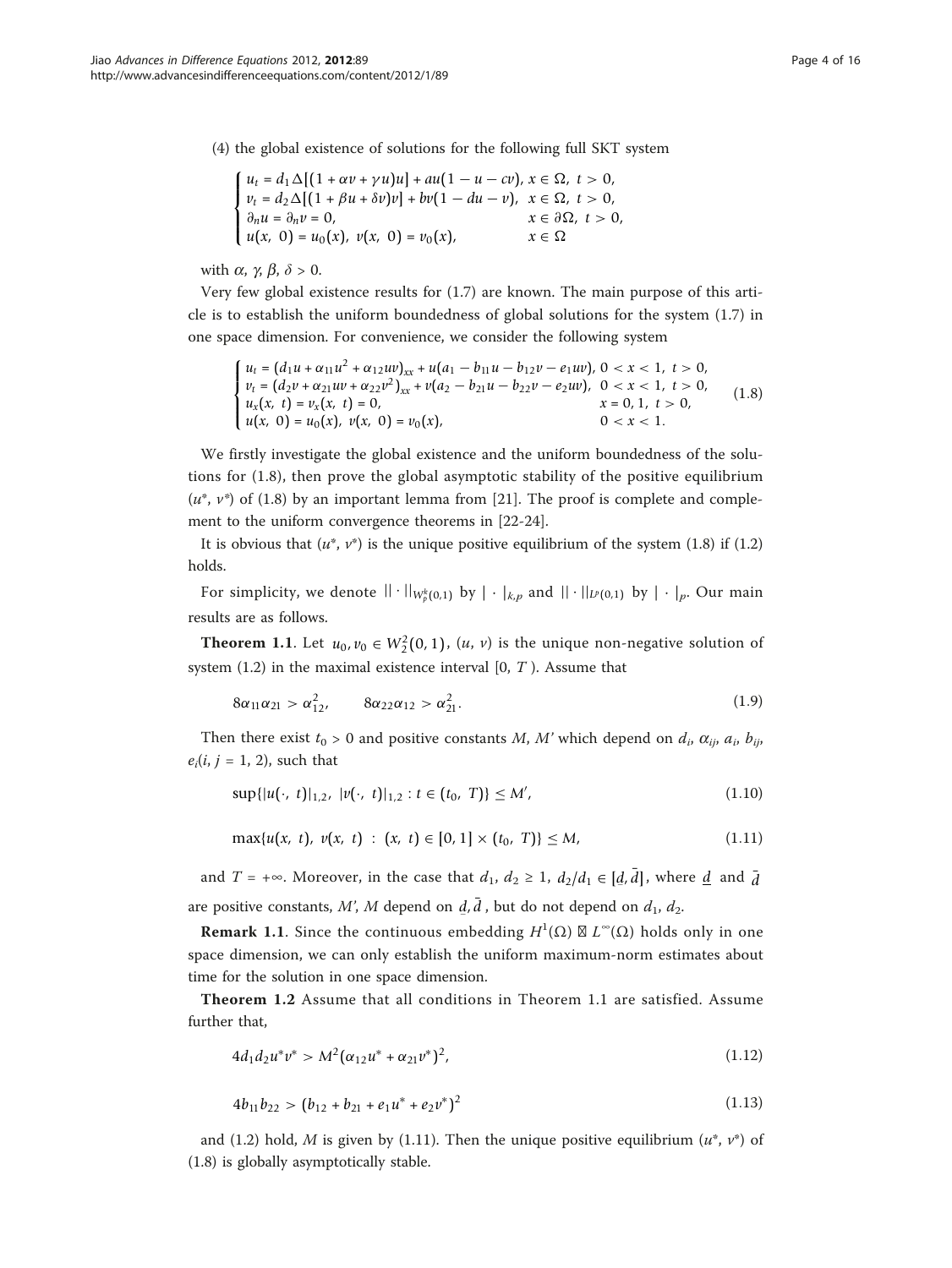Remark 1.2. The system (1.8) has no non-constant positive steady-state solution if all conditions of Theorem 1.2 hold.

# 2 Global solutions

In order to establish the uniform  $W_2^1$ -estimates of the solutions for system (1.2), the following Gagliardo-Nirenberg- type inequalities and the corresponding corollary play important roles (see [\[25](#page-15-0)]).

**Theorem 2.1.** Let  $\Omega \subset \mathbb{R}^n$  be a bounded domain with  $\partial \Omega$   $\bigcup C^m$ . For every function *u* ∈  $W_r^m(\Omega)$ , 1 ≤ *q*, *r* ≤ ∞, the derivative *D*<sup>*u*</sup> (0 ≤ *j* <*m*) satisfies the inequality

 $|D^j u|_p \leq C(|D^m u|_r^a |u|_q^{1-a} + |u|_q),$ 

provided one of the following three conditions is satisfied: (1)  $r \leq q$ , (2) 0  $\langle n(r-q) \rangle$  $(mrq) < 1$ , or (3)  $n(r-q)/(mrq) = 1$  and  $m - n/q$  is not a non-negative integer, where  $1/p$ =  $j/n + a(1/r - m/n) + (1 - a)/q$  for all  $a \in [j/m, 1)$ , and the positive constant C depends on  $n$ ,  $m$ ,  $j$ ,  $q$ ,  $r$ ,  $a$ .

**Corollary 1.** There exists a positive constant  $C$  such that

$$
|u|_2 \le C\left(|u_x|_2^{1/3}|u_1^{2/3} + |u|_1\right), \quad \forall u \in W_2^1(0, 1),\tag{2.1}
$$

$$
|u|_4 \le C\left(|u_x|_2^{1/2}|u|_1^{1/2} + |u|_1\right), \quad \forall u \in W_2^1(0, 1),\tag{2.2}
$$

$$
|u|_{\frac{7}{2}} \leq C\left(|u_{x}|_{2}^{10/21}|u|_{1}^{11/21}+|u|_{1}\right), \quad \forall u \in W_{2}^{1}(0, 1), \tag{2.3}
$$

$$
|u_x|_2 \le C\left(|u_{xx}|_2^{3/5}|u|_1^{2/5} + |u|_1\right), \quad \forall u \in W_2^2(0, 1). \tag{2.4}
$$

Throughout this article, we always denote that  $C$  is Sobolev embedding constant or other kind of universal constant,  $A_j$ ,  $B_j$ ,  $C_j$  are some positive constants which depend only on  $\alpha_{ij}$ ,  $a_i$ ,  $b_{ij}$ ,  $e_i(i, j = 1, 2)$ ,  $K_j$  are positive constants depending on  $d_i$ ,  $\alpha_{ij}$ ,  $a_i$ ,  $b_{ij}$ ,  $e_i$  $(i, j = 1, 2)$ . When  $d_1, d_2 \geq 1$ ,  $d_2/d_1 \in [d, \bar{d}]$ ,  $K_j$  depend on  $\bar{d}, \bar{d}$ , but do not depend on  $d_1$  and  $d_2$ .

**Proof of Theorem 1.1.** Step 1, estimate  $|u|_1$ ,  $|v|_1$ .

Taking integration of the first, the first and the second equations in (1.8) over the domain (0,1), respectively, we have

$$
\frac{d}{dt} \int_{0}^{1} u dx = \int_{0}^{1} u(a_1 - b_{11}u - b_{12}v - e_1uv) dx \le a_1 \int_{0}^{1} u dx - b_{11} \left( \int_{0}^{1} u dx \right)^2,
$$
  

$$
\frac{d}{dt} \int_{0}^{1} v dx = \int_{0}^{1} v(a_2 - b_{21}u - b_{22}v - e_2uv) dx \le a_2 \int_{0}^{1} v dx - b_{22} \left( \int_{0}^{1} v dx \right)^2.
$$

So, there exists a positive constant  $M_0$  which depends on  $a_i$ ,  $b_{ij}(i, j = 1, 2)$ , such that

$$
\int_{0}^{1} u \, dx, \int_{0}^{1} v \, dx \le M_0, \quad t \ge \tau_0.
$$
\n(2.5)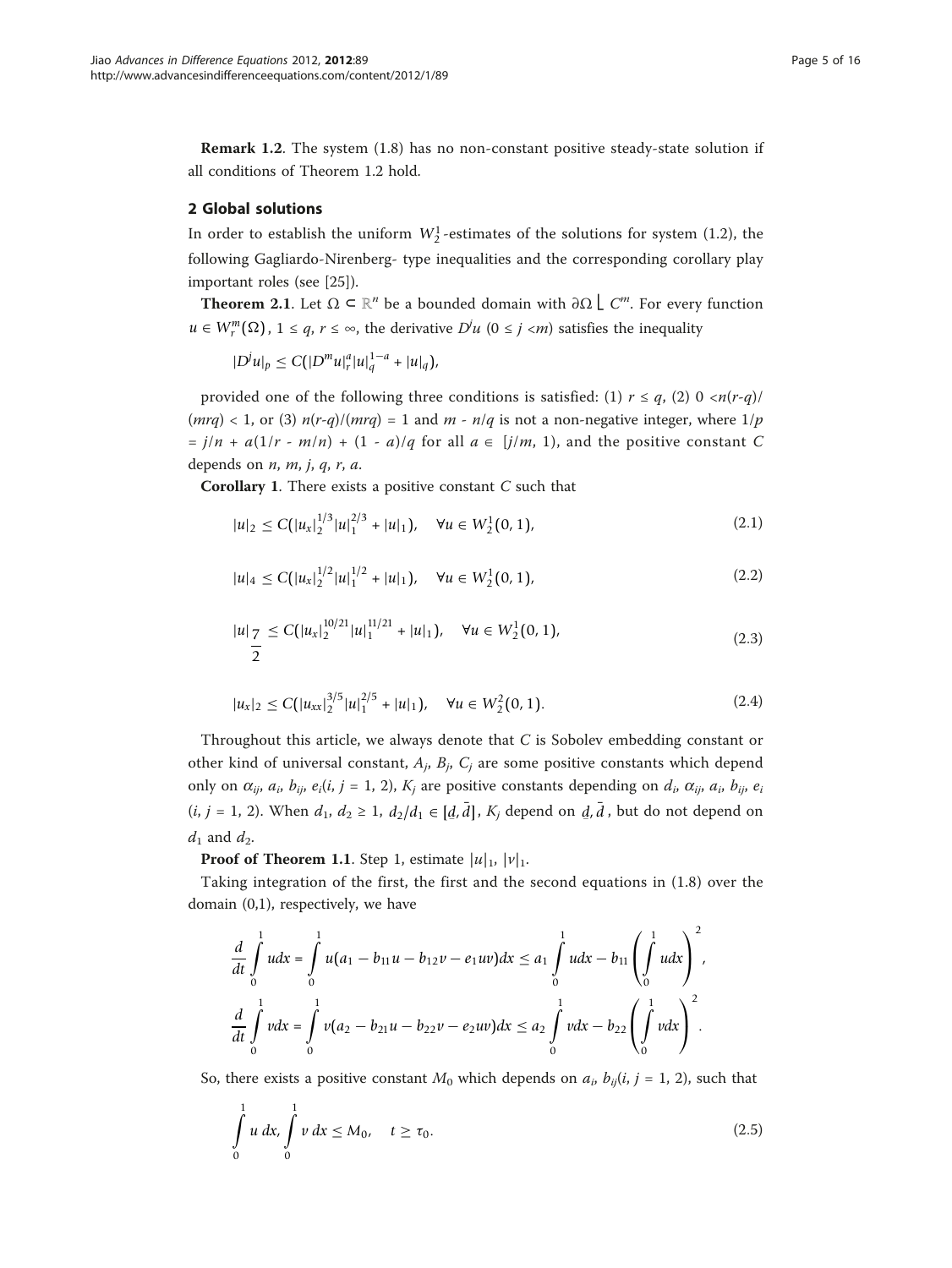Moreover, there exists a positive constant  $M'_0$  which depends on  $a_i$ ,  $b_{ij}(i, j = 1, 2)$ and  $L^1$ -norm of  $u_0$ ,  $v_0$ , such that

$$
\int_{0}^{1} u \, dx, \int_{0}^{1} v \, dx \le M_0', \quad t \ge 0.
$$
\n(2.5a)

Step 2, estimate  $|u|_2$ ,  $|v|_2$ .

Multiplying the first two equations in system  $(1.2)$  by  $u$ ,  $v$ , respectively, and integrating over (0, 1) we have

$$
\frac{1}{2}\frac{d}{dt}\int_{0}^{1}u^{2}dx \leq -d_{1}\int_{0}^{1}u_{x}^{2}dx - \int_{0}^{1}[(2\alpha_{11}u + \alpha_{12}v)u_{x}^{2} + \alpha_{12}v_{x}uu_{x}]dx + a_{1}\int_{0}^{1}u^{2}dx,
$$
  

$$
\frac{1}{2}\frac{d}{dt}\int_{0}^{1}v^{2}dx \leq -d_{2}\int_{0}^{1}v_{x}^{2}dx - \int_{0}^{1}[(\alpha_{21}u + 2\alpha_{22}v)v_{x}^{2} + \alpha_{21}u_{x}vv_{x}]dx + a_{2}\int_{0}^{1}v^{2}dx,
$$

from which it follows that

$$
\frac{1}{2}\frac{d}{dt}\int_{0}^{1}(u^{2}+v^{2})dx \leq -d\int_{0}^{1}(u_{x}^{2}+v_{x}^{2})dx + a_{1}\int_{0}^{1}u^{2}dx + a_{2}\int_{0}^{1}v^{2}dx - \int_{0}^{1}q(u_{x}, v_{x})dx
$$
\n
$$
\leq -d\int_{0}^{1}(u_{x}^{2}+v_{x}^{2})dx + (a_{1}+a_{2})\int_{0}^{1}(u^{2}+v^{2})dx - \int_{0}^{1}q(u_{x}, v_{x})dx,
$$

where  $d = min\{d_1, d_2\}$ . Some tedious calculations yield that

$$
q(u_x, v_x) = (2\alpha_{11}u + \alpha_{12}v)u_x^2 + (\alpha_{12}u + \alpha_{21}v)u_xv_x + (\alpha_{21}u + 2\alpha_{22}v)v_x^2
$$

is positive definite quadratic form of  $u_x$ ,  $v_x$  if (1.9) holds. So (1.9) implies that

$$
\frac{1}{2}\frac{d}{dt}\int_{0}^{1}\left(u^{2}+v^{2}\right)dx \leq -d\int_{0}^{1}\left(u_{x}^{2}+v_{x}^{2}\right)dx + \left(a_{1}+a_{2}\right)\int_{0}^{1}\left(u^{2}+v^{2}\right)dx.
$$
 (2.6)

Now, we proceed in the following two cases.

(i)  $t \ge \tau_0$ . The inequality (2.1) implies that  $|u|_2^6 \le C(|u_x|^2_2|u|^4_1 + |u|^6_1) \le CM_0^4(|u_x|^2_2 + M_0^2)$ . So we have  $\int_0^1 u_x^2 dx \ge \frac{1}{CM_0^4} \left( \int_0^1 u^2 dx \right)^3 - M_0^2$ , and

$$
-\int_{0}^{1} (u_x^2 + v_x^2) dx \le -\frac{1}{9CM_0^4} \left[ \int_{0}^{1} (u^2 + v^2) dx \right]^3 + 2M_0^2.
$$
 (2.7)

It follows from (2.5) and (2.6) that

$$
\frac{1}{2}\frac{d}{dt}\int_{0}^{1}\left(u^{2}+v^{2}\right)dx \leq d\left\{-C_{2}\left[\int_{0}^{1}\left(u^{2}+v^{2}\right)dx\right]^{3}+2M_{0}^{2}+\frac{1}{d}\left(a_{1}+a_{2}\right)\int_{0}^{1}\left(u^{2}+v^{2}\right)dx\right\}.
$$
 (2.8)

This means that there exist positive constants  $\tau_1$  and  $M_1$  depending on  $d_i$ ,  $a_i$ ,  $b_{ij}(i, j =$ 1, 2), such that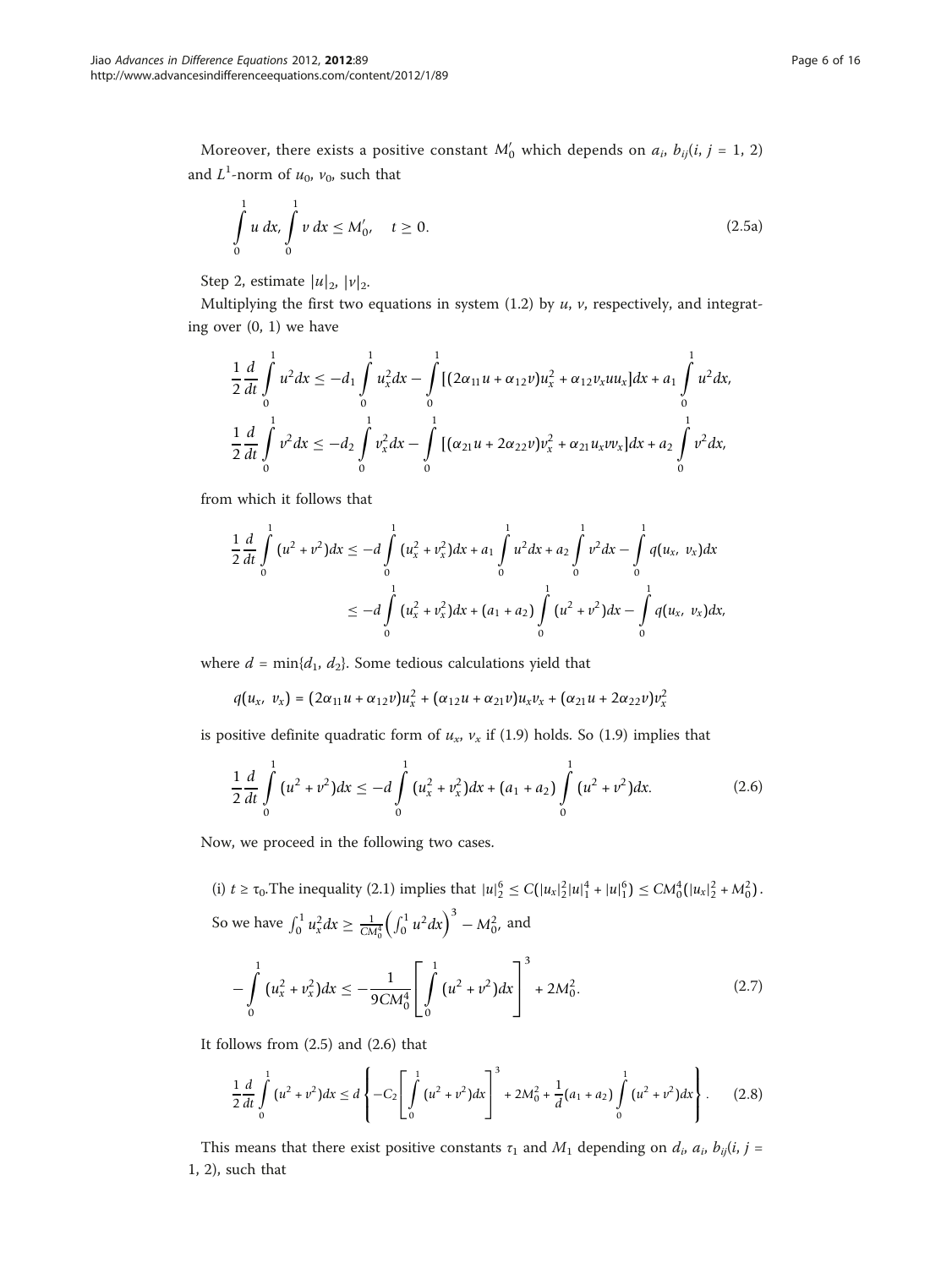$$
\int_{0}^{1} u^{2} dx, \int_{0}^{1} v^{2} dx \le M_{1}, t \ge \tau_{1}.
$$
\n(2.9)

When  $d \geq 1$ ,  $M_1$  is independent of d because the zero point of the right-hand side in  $(2.11)$  can be estimated by positive constants independent of  $d$ .

(ii)  $t \ge 0$ . Repeating estimates in (i) by (2.8)', we can obtain that there exists a positive constant  $M'_1$  depending on  $d_i$ ,  $a_i$ ,  $b_{ij}(i, j = 1, 2)$  and the  $L^1$ ,  $L^2$ -norm of  $u_0$ ,  $v_0$ , such that

$$
\int_{0}^{1} u^{2} dx, \int_{0}^{1} v^{2} dx \le M_{1}', \quad t \ge 0.
$$
\n(2.9a)

When  $d \geq 1$ ,  $M'_1$  is independent of d.

Step 3, estimate  $|u_x|_2$ ,  $|v_x|_2$ .

Introducing the following scaling

$$
\tilde{u} = \frac{u}{d_1}, \tilde{v} = \frac{v}{d_1}, \tilde{t} = d_1 t. \tag{2.10}
$$

Denoting  $\xi = d_2/d_1$ , and using u, v, t instead of  $\tilde{u}$ ,  $\tilde{v}$ ,  $\tilde{t}$ , respectively, then system (1.2) reduces to

$$
\begin{cases}\n u_t = P_{xx} + f(u, v), & 0 < x < 1, t > 0, \\
 v_t = Q_{xx} + g(u, v), & 0 < x < 1, t > 0, \\
 u_x(x, t) = v_x(x, t) = 0, & x = 0, 1, t > 0, \\
 u(x, 0) = \tilde{u}_0(x), v(x, 0) = \tilde{v}_0(x), 0 < x < 1,\n\end{cases}
$$
\n(2.11)

where  $P = u + \alpha_{11}u^2 + \alpha_{12}uv$ ,  $Q = \xi v + \alpha_{21}uv + \alpha_{22}v^2$  $g(u, v) = a_2 d_1^{-1} v - b_{21} u v - b_{22} v^2 - e_2 d_1 u v^2$ ,  $g(u, v) = a_2 d_1^{-1} v - b_{21} u v - b_{22} v^2 - e_2 d_1 u v^2$ . We still proceed in the following two cases.

(i) 
$$
t \ge \tau_1^* = d_1 \tau_1
$$
. It is clear that

$$
\int_{0}^{1} u dx, \int_{0}^{1} v dx \le M_0 d_1^{-1},
$$
\n
$$
\int_{0}^{1} u^2 dx, \int_{0}^{1} v^2 dx \le M_1 d_1^{-2},
$$
\n
$$
|P|_{1}, |Q|_{1} \le A_1 K_1 d_1^{-1},
$$
\n(2.12)

where  $K_1 = (1 + \xi) + M_1 d_1^{-1}$  and  $A_1 = \max\{M_0, \alpha_{11} + \alpha_{12}, \alpha_{21} + \alpha_{22}\}.$ 

Multiplying the first two equations in (2.11) by  $P_t$ ,  $Q_t$ , integrating them over the domain (0, 1), respectively, and then adding up the two integration equalities, we have

$$
\frac{1}{2}\bar{y}'(t) = -\int_{0}^{1} u_t^2 dx - \xi \int_{0}^{1} v_t^2 dx - \int_{0}^{1} q(u_t, v_t) dx
$$
  
+ 
$$
\int_{0}^{1} [(1 + 2\alpha_{11}u + \alpha_{12}v)u_t f + \alpha_{12}u v_t f] dx + \int_{0}^{1} [(\xi + \alpha_{21}u + 2\alpha_{22}v)v_t g + \alpha_{21}vu_t g] dx
$$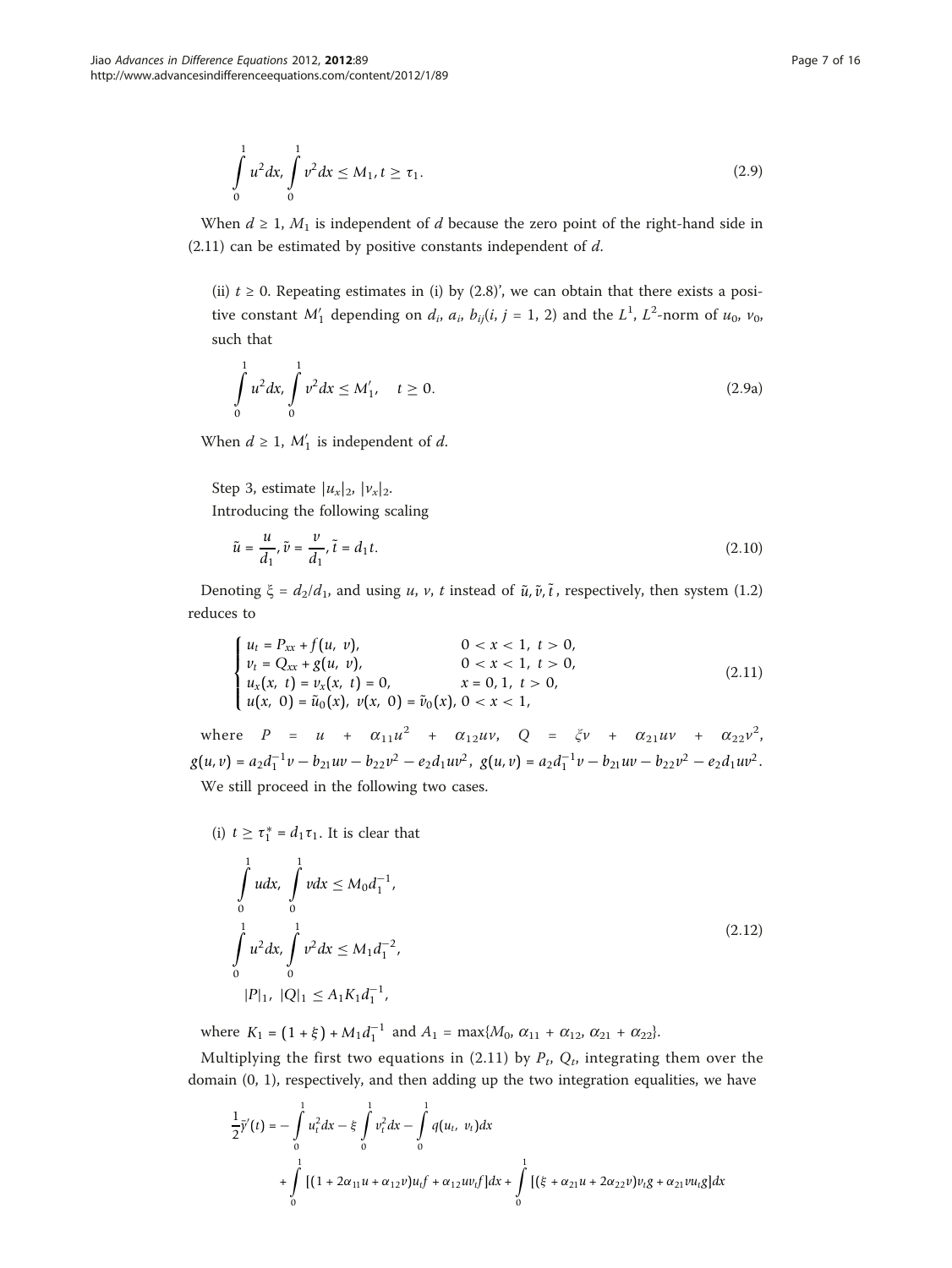where  $\bar{\gamma}(t) = \int_0^1$  $(P_x^2 + Q_x^2)dx$ . It is not hard verify by (1.9) that there exists a positive

constant  $C_3$  depending only on  $\alpha_{ij}(i, j = 1, 2)$ , such that

$$
q(u_t, v_t) \geq C_3(u+v)(u_t^2 + v_t^2).
$$

Thus,

$$
\frac{1}{2}\bar{\gamma}'(t) \leq -\int_{0}^{1} u_t^2 dx - \xi \int_{0}^{1} v_t^2 dx - C_3 \int_{0}^{1} (u+v)(u_t^2 + v_t^2) dx
$$
\n
$$
+ \int_{0}^{1} [(1 + 2\alpha_{11}u + \alpha_{12}v)u_t f + \alpha_{12}u v_t f] dx + \int_{0}^{1} [(\xi + \alpha_{21}u + 2\alpha_{22}v)v_t g + \alpha_{21}vu_t g] dx.
$$
\n(2.13)

Using Young inequality, Hölder inequality, and (2.12), we can obtain the following estimates

$$
\int_{0}^{1} u^{3} dx \leq \left(\int_{0}^{1} u^{7} dx\right)^{1/5} \left(\int_{0}^{1} u^{2} dx\right)^{4/5} \leq M_{1}^{4/5} d_{1}^{-8/5} \left(\int_{0}^{1} u^{7} dx\right)^{1/5},
$$
\n
$$
\int_{0}^{1} u^{4} dx \leq \left(\int_{0}^{1} u^{7} dx\right)^{2/5} \left(\int_{0}^{1} u^{2} dx\right)^{2/5} \leq M_{1}^{2/5} d_{1}^{-6/5} \left(\int_{0}^{1} u^{7} dx\right)^{2/5},
$$
\n
$$
\int_{0}^{1} u^{5} dx \leq \left(\int_{0}^{1} u^{7} dx\right)^{3/5} \left(\int_{0}^{1} u^{2} dx\right)^{2/5} \leq M_{1}^{2/5} d_{1}^{-4/5} \left(\int_{0}^{1} u^{7} dx\right)^{3/5},
$$
\n
$$
\int_{0}^{1} u^{6} dx \leq \left(\int_{0}^{1} u^{7} dx\right)^{4/5} \left(\int_{0}^{1} u^{2} dx\right)^{1/5} \leq M_{1}^{1/5} d_{1}^{-2/5} \left(\int_{0}^{1} u^{7} dx\right)^{4/5},
$$
\n
$$
\int_{0}^{1} u^{2} v dx \leq \left(\int_{0}^{1} u^{7} dx\right)^{1/5} \left(\int_{0}^{1} u^{2} dx\right)^{1/10} \left(\int_{0}^{1} v^{2} dx\right)^{1/2} \leq M_{1}^{4/5} d_{1}^{-8/5} \left(\int_{0}^{1} u^{7} dx\right)^{1/5},
$$
\n
$$
\int_{0}^{1} u^{2} v dx \leq \left(\int_{0}^{1} u^{7} dx\right)^{2/5} \left(\int_{0}^{1} u^{2} dx\right)^{1/10} \left(\int_{0}^{1} v^{2} dx\right)^{1/2} \leq M_{1}^{4/5} d_{1}^{-6/5} \left(\int_{0}^{1} u^{7} dx\right)^{1/5},
$$
\n
$$
\int_{0}^{1} u^{4} v dx \leq \frac{
$$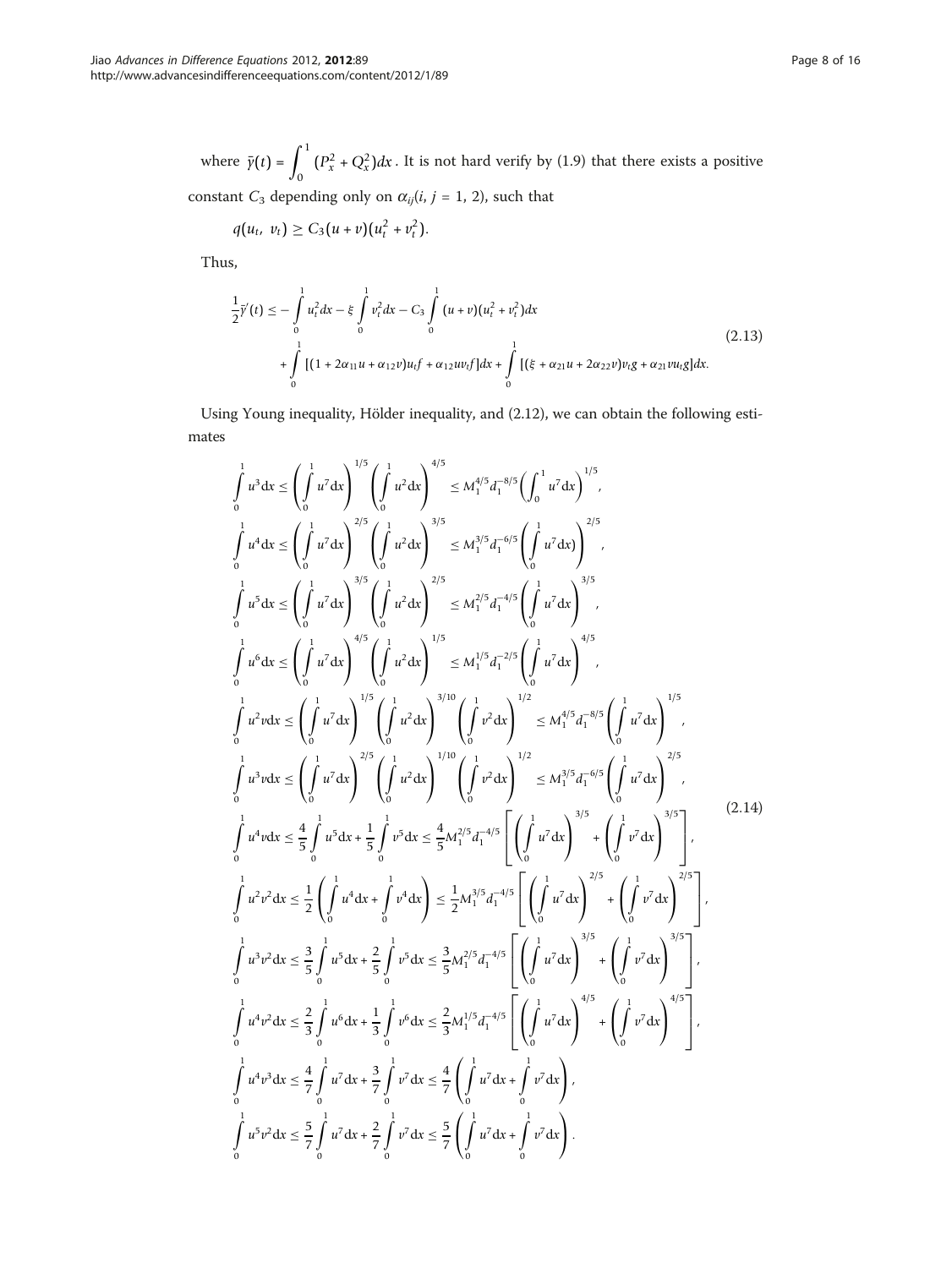Applying the above estimates and Gagliardo-Nirenberg-type inequalities to the terms on the right-hand side of (2.13), we have

$$
-\int_{0}^{1} u_{t}^{2} dx \leq -\frac{1}{2} \int_{0}^{1} P_{xx}^{2} dx + \int_{0}^{1} f^{2} dx,
$$
  

$$
-\xi \int_{0}^{1} v_{t}^{2} dx \leq -\frac{\xi}{2} \int_{0}^{1} Q_{xx}^{2} dx + \xi \int_{0}^{1} g^{2} dx,
$$

$$
\int_{0}^{1} f^{2} dx \leq \int_{0}^{1} (a_{1}^{2} d_{1}^{-2} u^{2} + b_{11}^{2} u^{4} + b_{12}^{2} u^{2} v^{2} + e_{1}^{2} d_{1}^{2} u^{4} v^{2} + 2 b_{11} b_{12} u^{3} v + 2 b_{11} e_{1} d_{1} u^{4} v + 2 b_{12} e_{1} d_{1} u^{3} v^{2}) dx
$$
  
\n
$$
\leq a_{1}^{2} M_{1} d_{1}^{-4} + \left(b_{11}^{2} + \frac{1}{2} b_{12}^{2} + 2 b_{11} b_{12}\right) M_{1}^{3/5} d_{1}^{-6/5} \left[ \left(\int_{0}^{1} u^{7} dx\right)^{2/5} + \left(\int_{0}^{1} v^{7} dx\right)^{2/5} \right]
$$
  
\n
$$
+ \left(\frac{8}{5} b_{11} + \frac{6}{5} b_{12}\right) e_{1} M_{1}^{2/5} d_{1}^{1/5} \left[ \left(\int_{0}^{1} u^{7} dx\right)^{3/5} + \left(\int_{0}^{1} v^{7} dx\right)^{3/5} \right]
$$
  
\n
$$
+ \frac{2}{3} e_{1}^{2} M_{1}^{1/5} d_{1}^{8/5} \left[ \left(\int_{0}^{1} u^{7} dx\right)^{4/5} + \left(\int_{0}^{1} v^{7} dx\right)^{4/5} \right],
$$

$$
\xi \int_{0}^{1} g^{2} dx \leq \xi \int_{0}^{1} (a_{2}^{2} a_{1}^{-2} v^{2} + b_{21}^{2} u^{2} v^{2} + b_{22}^{2} v^{4} + e_{2}^{2} d_{1}^{2} u^{2} v^{4} + 2 b_{21} b_{22} u v^{3} + 2 b_{21} e_{2} d_{1} u^{2} v^{3} + 2 b_{22} e_{2} d_{1} u v^{4}) dx
$$
  
\n
$$
\leq \xi a_{2}^{2} M_{1} d_{1}^{-4} + \xi \left( b_{22}^{2} + \frac{1}{2} b_{21}^{2} + 2 b_{21} b_{22} \right) M_{1}^{3/5} d_{1}^{-6/5} \left[ \left( \int_{0}^{1} u^{7} dx \right)^{2/5} + \left( \int_{0}^{1} v^{7} dx \right)^{2/5} \right]
$$
  
\n
$$
+ 2 \xi \left( \frac{3}{5} b_{21} + \frac{4}{5} b_{22} \right) e_{2} M_{1}^{2/5} d_{1}^{1/5} \left[ \left( \int_{0}^{1} u^{7} dx \right)^{3/5} + \left( \int_{0}^{1} v^{7} dx \right)^{3/5} \right]
$$
  
\n
$$
+ \frac{2}{3} \xi e_{2}^{2} M_{1}^{1/5} d_{1}^{8/5} \left[ \left( \int_{0}^{1} u^{7} dx \right)^{4/5} + \left( \int_{0}^{1} v^{7} dx \right)^{4/5} \right],
$$

and

$$
-\int_{0}^{1} u_{t}^{2} dx - \xi \int_{0}^{1} v_{t}^{2} dx \leq -\frac{1}{2} \int_{0}^{1} P_{xx}^{2} dx - \frac{\xi}{2} \int_{0}^{1} Q_{xx}^{2} dx + (a_{1}^{2} + \xi a_{2}^{2}) M_{1} d_{1}^{-4}
$$
  
+ 
$$
\left[ \left( b_{11}^{2} + \frac{1}{2} b_{12}^{2} + 2 b_{11} b_{12} \right) + \xi \left( b_{22}^{2} + \frac{1}{2} b_{21}^{2} + 2 b_{21} b_{22} \right) \right] M_{1}^{3/5} d_{1}^{-6/5} \left[ \left( \int_{0}^{1} u^{7} dx \right)^{2/5} + \left( \int_{0}^{1} v^{7} dx \right)^{2/5} \right]
$$
  
+ 
$$
\left[ \left( \frac{8}{5} b_{11} + \frac{6}{5} b_{12} \right) e_{1} + 2\xi \left( \frac{3}{5} b_{21} + \frac{4}{5} b_{22} \right) e_{2} \right] M_{1}^{2/5} d_{1}^{1/5} \left[ \left( \int_{0}^{1} u^{7} dx \right)^{3/5} + \left( \int_{0}^{1} v^{7} dx \right)^{3/5} \right]
$$
  
+ 
$$
\frac{2}{3} (e_{1}^{2} + \xi e_{2}^{2}) M_{1}^{1/5} d_{1}^{8/5} \left[ \left( \int_{0}^{1} u^{7} dx \right)^{4/5} + \left( \int_{0}^{1} v^{7} dx \right)^{4/5} \right].
$$
 (2.15)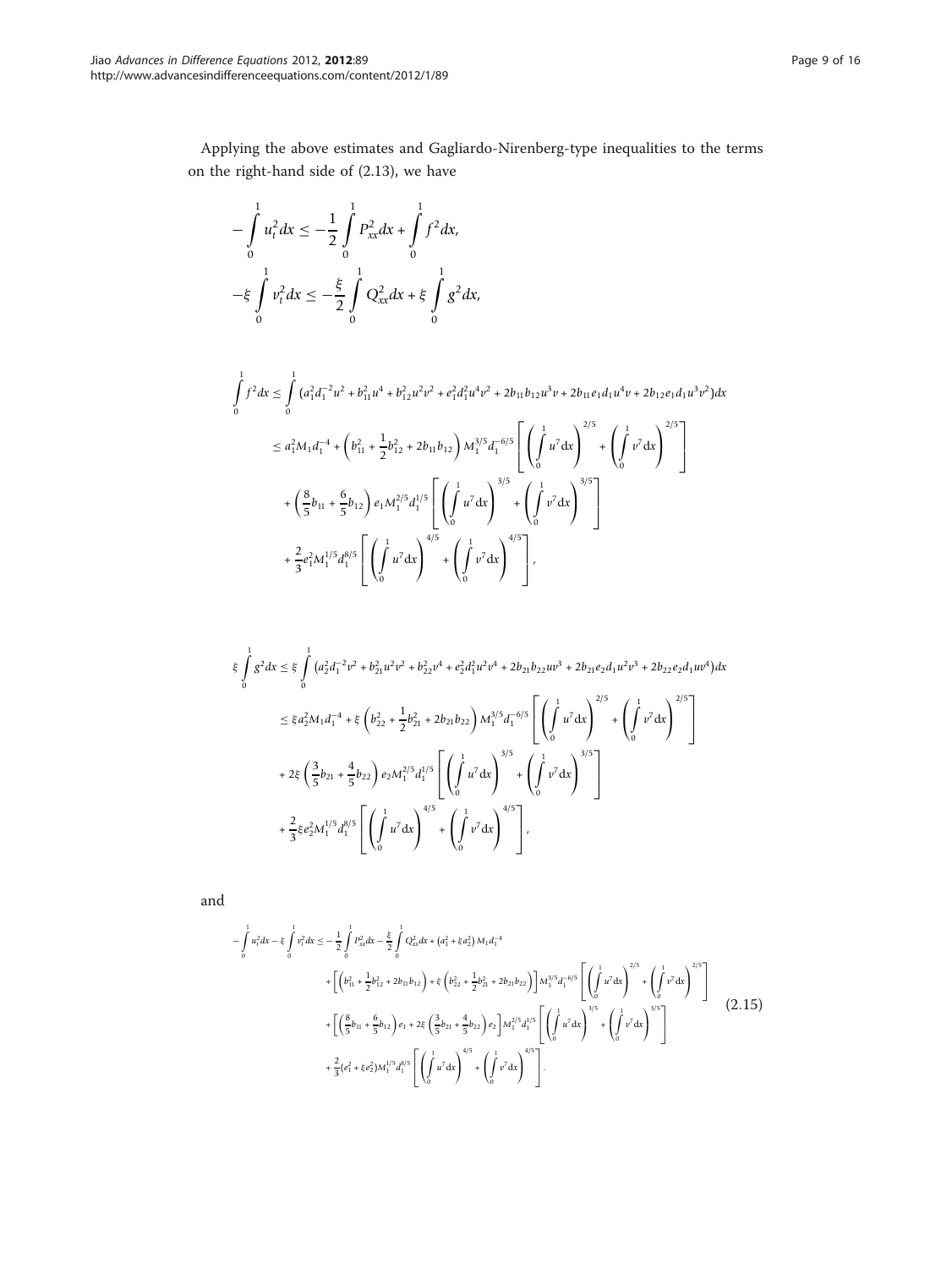Similarly, we can obtain

$$
\int_{0}^{1} u_{t} f dx \leq \int_{0}^{1} u_{t} (a_{1} d_{1}^{-1} u + b_{11} u^{2} + b_{12} u v + e_{1} d_{1} u^{2} v) dx
$$
\n
$$
\leq \frac{a_{1}^{2} d_{1}^{-2}}{2 \varepsilon} \int_{0}^{1} u dx + \frac{\varepsilon}{2} \int_{0}^{1} u u_{t}^{2} dx + \frac{b_{11}^{2}}{2 \varepsilon} \int_{0}^{1} u^{3} dx + \frac{\varepsilon}{2} \int_{0}^{1} u u_{t}^{2} dx
$$
\n
$$
+ \frac{b_{12}^{2}}{2 \varepsilon} \int_{0}^{1} u v^{2} dx + \frac{\varepsilon}{2} \int_{0}^{1} u u_{t}^{2} dx + \frac{(e_{1} d_{1})^{2}}{2 \varepsilon} \int_{0}^{1} u^{3} v^{2} dx + \frac{\varepsilon}{2} \int_{0}^{1} u u_{t}^{2} dx
$$
\n
$$
\leq \frac{a_{1}^{2}}{2 \varepsilon} M_{0} d_{1}^{-3} + \frac{b_{11}^{2} + b_{12}^{2}}{2 \varepsilon} M_{1}^{4/5} d_{1}^{-8/5} \left[ \left( \int_{0}^{1} u^{7} dx \right)^{1/5} + \left( \int_{0}^{1} v^{7} dx \right)^{1/5} \right]
$$
\n
$$
+ \frac{3e_{1}^{2}}{10 \varepsilon} M_{1}^{2/5} d_{1}^{6/5} \left[ \left( \int_{0}^{1} u^{7} dx \right)^{3/5} + \left( \int_{0}^{1} v^{7} dx \right)^{3/5} \right] + 2\varepsilon \int_{0}^{1} u u_{t}^{2} dx,
$$

$$
2\alpha_{11} \int_{0}^{1} u u_{t} dx \leq 2\alpha_{11} \int_{0}^{1} u u_{t} (a_{1} d_{1}^{-1} u + b_{11} u^{2} + b_{12} u v + e_{1} d_{1} u^{2} v) dx
$$
  
\n
$$
\leq \frac{\alpha_{11}^{2} a_{1}^{2} d_{1}^{-2}}{\varepsilon} \int_{0}^{1} u^{3} dx + \varepsilon \int_{0}^{1} u u_{t}^{2} dx + \frac{\alpha_{11}^{2} b_{11}^{2}}{\varepsilon} \int_{0}^{1} u^{5} dx + \varepsilon \int_{0}^{1} u u_{t}^{2} dx
$$
  
\n
$$
+ \frac{\alpha_{11}^{2} b_{12}^{2}}{\varepsilon} \int_{0}^{1} u^{3} v^{2} dx + \varepsilon \int_{0}^{1} u u_{t}^{2} dx + \frac{\alpha_{11}^{2} e_{11}^{2} d_{1}^{2}}{\varepsilon} \int_{0}^{1} u^{5} v^{2} dx + \varepsilon \int_{0}^{1} u u_{t}^{2} dx
$$
  
\n
$$
\leq \frac{\alpha_{11}^{2} a_{1}^{2}}{\varepsilon} M_{1}^{4/5} a_{1}^{-18/5} \left( \int_{0}^{1} u^{7} dx \right)^{1/5} + \frac{\alpha_{11}^{2} (b_{11}^{2} + b_{12}^{2})}{\varepsilon} M_{1}^{2/5} a_{1}^{-4/5} \left[ \left( \int_{0}^{1} u^{7} dx \right)^{3/5} + \left( \int_{0}^{1} v^{7} dx \right)^{3/5} \right]
$$
  
\n
$$
+ \frac{5\alpha_{11}^{2} e_{1}^{2}}{7\varepsilon} d_{1}^{2} \left( \int_{0}^{1} u^{7} dx + \int_{0}^{1} v^{7} dx \right) + 2\varepsilon \int_{0}^{1} u u_{t}^{2} dx,
$$

$$
\alpha_{12} \int_{0}^{1} vu_{t} f dx \leq \alpha_{12} \int_{0}^{1} vu_{t} (a_{1} d_{1}^{-1} u + b_{11} u^{2} + b_{12} u v + e_{1} d_{11} u^{2} v) dx
$$
  
\n
$$
\leq \frac{\alpha_{12}^{2} a_{1}^{2} d_{1}^{-2}}{2 \epsilon} \int_{0}^{1} uv^{2} dx + \frac{\epsilon}{2} \int_{0}^{1} u u_{t}^{2} dx + \frac{\alpha_{12}^{2} b_{11}^{2}}{2 \epsilon} \int_{0}^{1} u^{3} v^{2} dx + \frac{\epsilon}{2} \int_{0}^{1} u u_{t}^{2} dx
$$
  
\n
$$
+ \frac{\alpha_{12}^{2} b_{12}^{2}}{2 \epsilon} \int_{0}^{1} u v^{4} dx + \frac{\epsilon}{2} \int_{0}^{1} u u_{t}^{2} dx + \frac{\alpha_{12}^{2} e_{1}^{2} d_{1}^{2}}{2 \epsilon} \int_{0}^{1} u^{3} v^{4} dx + \frac{\epsilon}{2} \int_{0}^{1} u u_{t}^{2} dx
$$
  
\n
$$
\leq \frac{\alpha_{12}^{2} a_{1}^{2}}{2 \epsilon} M_{1}^{4/5} d_{1}^{-18/5} \left( \int_{0}^{1} v^{7} dx \right)^{1/5} + \frac{\alpha_{12}^{2} (b_{11}^{2} + b_{12}^{2})}{2 \epsilon} M_{1}^{2/5} d_{1}^{-4/5} \left[ \left( \int_{0}^{1} u^{7} dx \right)^{3/5} + \left( \int_{0}^{1} v^{7} dx \right)^{3/5} \right]
$$
  
\n
$$
+ \frac{2\alpha_{12}^{2} e_{1}^{2}}{7 \epsilon} d_{1}^{2} \left( \int_{0}^{1} u^{7} dx + \int_{0}^{1} v^{7} dx \right) + 2 \epsilon \int_{0}^{1} u u_{t}^{2} dx,
$$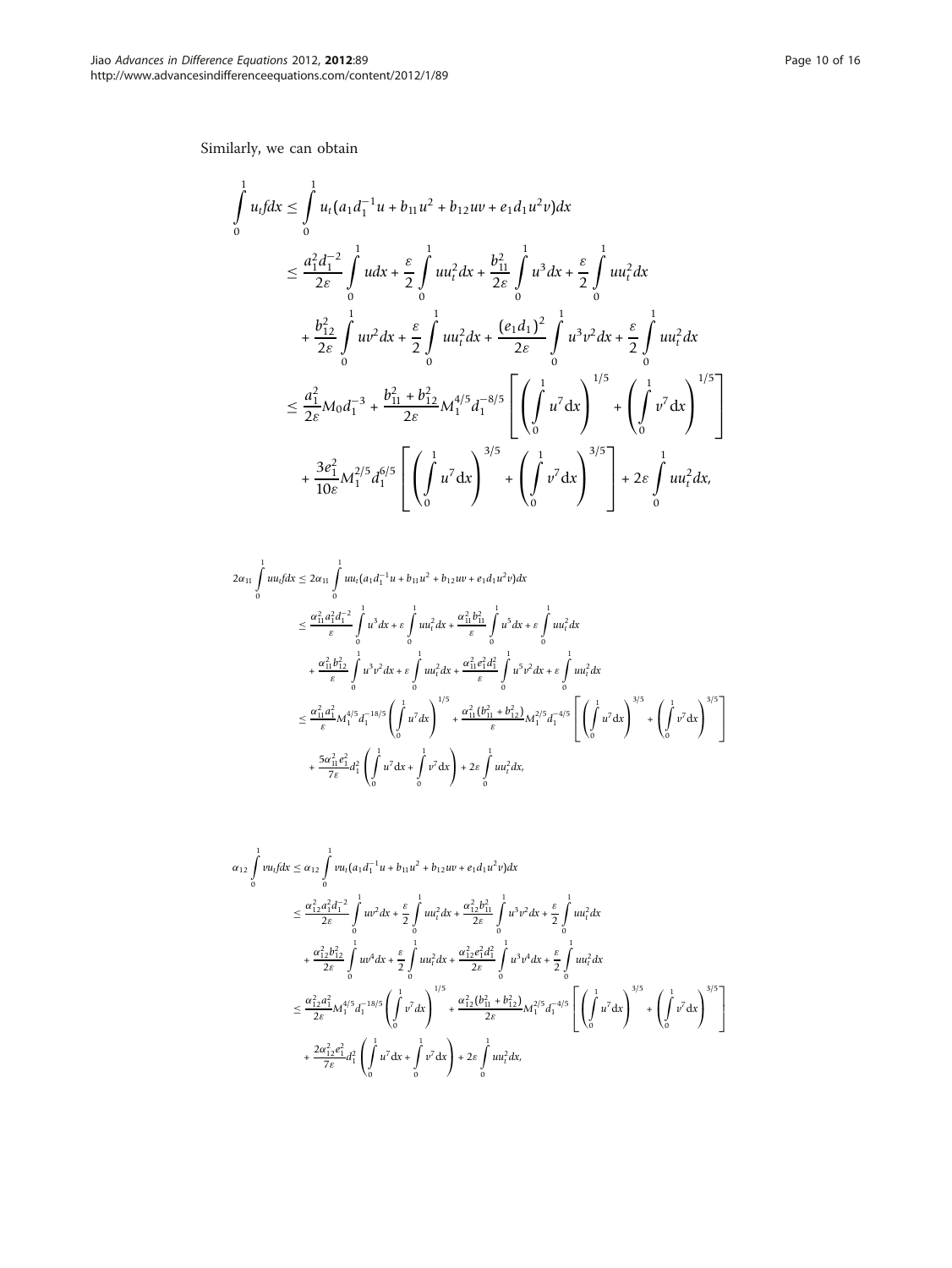$$
\alpha_{12} \int_{0}^{1} uv_{i} f dx \leq \alpha_{12} \int_{0}^{1} uv_{i} (a_{1} d_{1}^{-1} u + b_{11} u^{2} + b_{12} u v + e_{1} d_{11} u^{2} v) dx
$$
  
\n
$$
\leq \frac{\alpha_{12}^{2} a_{1}^{2} d_{1}^{-2}}{2\varepsilon} \int_{0}^{1} u^{3} dx + \frac{\varepsilon}{2} \int_{0}^{1} uv_{i}^{2} dx + \frac{\alpha_{12}^{2} b_{11}^{2}}{2\varepsilon} \int_{0}^{1} u^{5} dx + \frac{\varepsilon}{2} \int_{0}^{1} uv_{i}^{2} dx
$$
  
\n
$$
+ \frac{\alpha_{12}^{2} b_{12}^{2}}{2\varepsilon} \int_{0}^{1} u^{3} v^{2} dx + \frac{\varepsilon}{2} \int_{0}^{1} uv_{i}^{2} dx + \frac{\alpha_{12}^{2} e_{1}^{2} d_{1}^{2}}{2\varepsilon} \int_{0}^{1} u^{5} v^{2} dx + \frac{\varepsilon}{2} \int_{0}^{1} uv_{i}^{2} dx
$$
  
\n
$$
\leq \frac{\alpha_{12}^{2} a_{1}^{2}}{2\varepsilon} M_{1}^{4/5} d_{1}^{-18/5} \left( \int_{0}^{1} u^{7} dx \right)^{1/5} + \frac{\alpha_{12}^{2} (b_{11}^{2} + b_{12}^{2})}{2\varepsilon} M_{1}^{2/5} d_{1}^{-4/5} \left[ \left( \int_{0}^{1} u^{7} dx \right)^{3/5} + \left( \int_{0}^{1} v^{7} dx \right)^{3/5} \right]
$$
  
\n
$$
+ \frac{5\alpha_{12}^{2} e_{1}^{2}}{14\varepsilon} d_{1}^{2} \left( \int_{0}^{1} u^{7} dx + \int_{0}^{1} v^{7} dx \right) + 2\varepsilon \int_{0}^{1} u v_{t}^{2} dx,
$$

$$
\begin{split}\n\xi \int_{0}^{1} v_{t}g dx &\leq \xi \int_{0}^{1} v_{t} \big( a_{2} d_{1}^{-1} v + b_{21} u v + b_{22} v^{2} + e_{2} d_{1} u v^{2} \big) dx \\
&\leq \frac{\xi^{2} a_{2}^{2} d_{1}^{-2}}{2\varepsilon} \int_{0}^{1} v dx + \frac{\varepsilon}{2} \int_{0}^{1} v v_{t}^{2} dx + \frac{\xi^{2} b_{21}^{2}}{2\varepsilon} \int_{0}^{1} u^{2} v dx + \frac{\varepsilon}{2} \int_{0}^{1} v v_{t}^{2} dx \\
&+ \frac{\xi^{2} b_{22}^{2}}{2\varepsilon} \int_{0}^{1} v^{3} dx + \frac{\varepsilon}{2} \int_{0}^{1} v v_{t}^{2} dx + \frac{\xi^{2} e_{2}^{2} d_{1}^{2}}{2\varepsilon} \int_{0}^{1} u^{2} v^{3} dx + \frac{\varepsilon}{2} \int_{0}^{1} v v_{t}^{2} dx \\
&\leq \frac{\xi^{2} a_{2}^{2}}{2\varepsilon} M_{0} d_{1}^{-3} + \frac{\xi^{2} (b_{21}^{2} + b_{22}^{2})}{2\varepsilon} M_{1}^{4/5} d_{1}^{-8/5} \left[ \left( \int_{0}^{1} u^{7} dx \right)^{1/5} + \left( \int_{0}^{1} v^{7} dx \right)^{1/5} \right] \\
&+ \frac{3\xi^{2} e_{2}^{2}}{10\varepsilon} M_{1}^{2/5} d_{1}^{6/5} \left[ \left( \int_{0}^{1} u^{7} dx \right)^{3/5} + \left( \int_{0}^{1} v^{7} dx \right)^{3/5} \right] + 2\varepsilon \int_{0}^{1} v v_{t}^{2} dx,\n\end{split}
$$

$$
\alpha_{21} \int_{0}^{1} uv_{i}g dx \leq \alpha_{21} \int_{0}^{1} uv_{i} (a_{2}d_{1}^{-1}v + b_{21}uv + b_{22}v^{2} + e_{2}d_{1}uv^{2}) dx
$$
  
\n
$$
\leq \frac{\alpha_{21}^{2}a_{2}^{2}d_{1}^{-2}}{2\varepsilon} \int_{0}^{1} u^{2}v dx + \frac{\varepsilon}{2} \int_{0}^{1} v v_{i}^{2} dx + \frac{\alpha_{21}^{2}b_{21}^{2}}{2\varepsilon} \int_{0}^{1} u^{4}v dx + \frac{\varepsilon}{2} \int_{0}^{1} v v_{i}^{2} dx
$$
  
\n
$$
+ \frac{\alpha_{21}^{2}b_{22}^{2}}{2\varepsilon} \int_{0}^{1} u^{2}v^{3} dx + \frac{\varepsilon}{2} \int_{0}^{1} v v_{i}^{2} dx + \frac{\alpha_{21}^{2}e_{21}^{2}d_{1}^{2}}{2\varepsilon} \int_{0}^{1} u^{4}v^{3} dx + \frac{\varepsilon}{2} \int_{0}^{1} v v_{i}^{2} dx
$$
  
\n
$$
\leq \frac{\alpha_{21}^{2}a_{2}^{2}}{2\varepsilon} M_{1}^{4/5} d_{1}^{-18/5} \left( \int_{0}^{1} u^{7} dx \right)^{1/5} + \frac{\alpha_{21}^{2}(b_{21}^{2} + b_{22}^{2})}{2\varepsilon} M_{1}^{2/5} d_{1}^{-4/5} \left[ \left( \int_{0}^{1} u^{7} dx \right)^{3/5} + \left( \int_{0}^{1} v^{7} dx \right)^{3/5} \right]
$$
  
\n
$$
+ \frac{5\alpha_{21}^{2}e_{2}^{2}}{14\varepsilon} d_{1}^{2} \left( \int_{0}^{1} u^{7} dx + \int_{0}^{1} v^{7} dx \right) + 2\varepsilon \int_{0}^{1} u v_{i}^{2} dx,
$$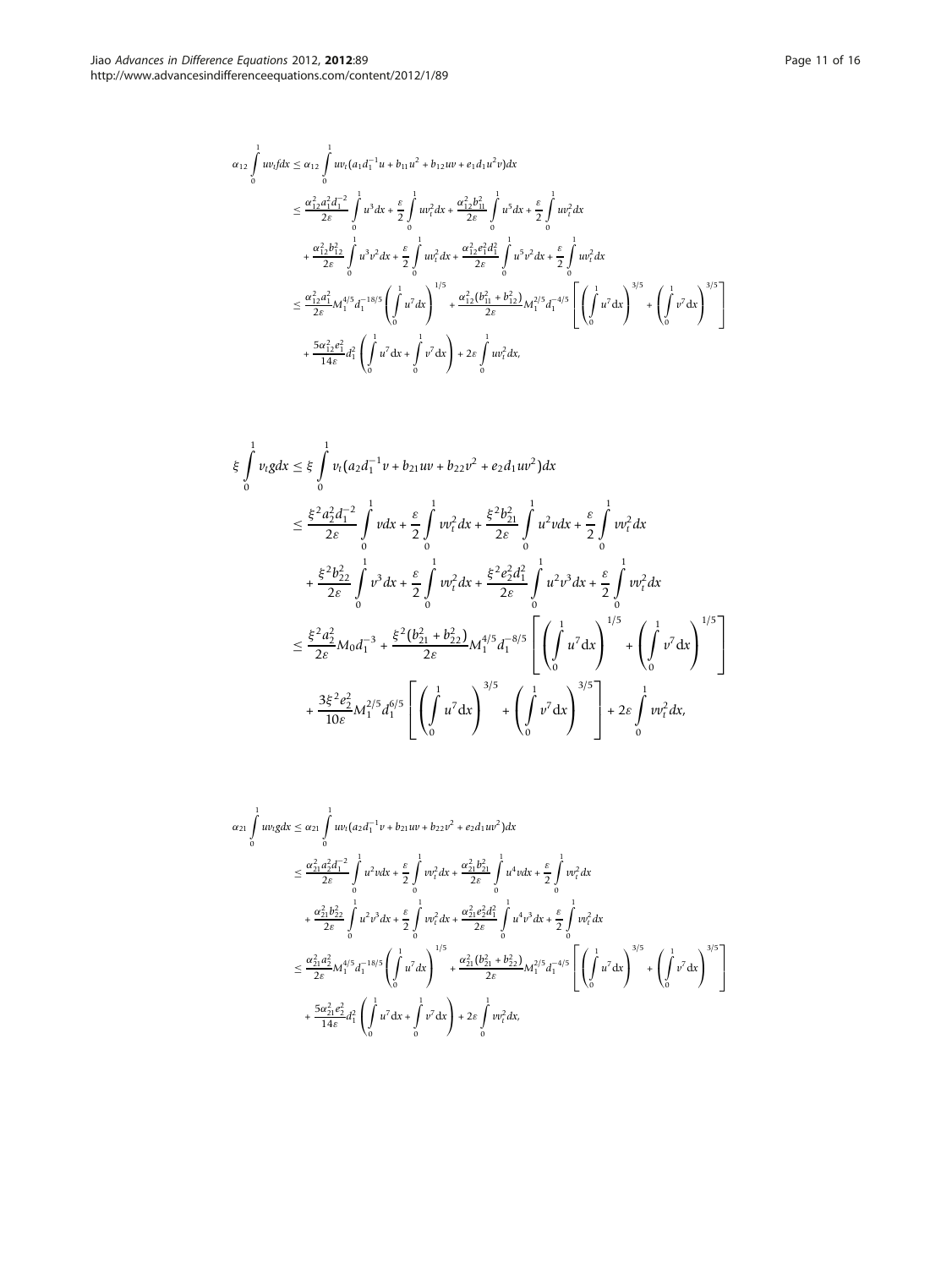$$
2\alpha_{22} \int_{0}^{1} v v_{\ell} g dx \leq 2\alpha_{22} \int_{0}^{1} v v_{\ell} (a_{2} d_{1}^{-1} v + b_{21} u v + b_{22} v^{2} + e_{2} d_{1} u v^{2}) dx
$$
  
\n
$$
\leq \frac{\alpha_{22}^{2} a_{2}^{2} d_{1}^{-2}}{\varepsilon} \int_{0}^{1} v^{3} dx + \varepsilon \int_{0}^{1} v v_{\ell}^{2} dx + \frac{\alpha_{22}^{2} b_{21}^{2}}{\varepsilon} \int_{0}^{1} u^{2} v^{3} dx + \varepsilon \int_{0}^{1} v v_{\ell}^{2} dx
$$
  
\n
$$
+ \frac{\alpha_{22}^{2} b_{22}^{2}}{\varepsilon} \int_{0}^{1} v^{5} dx + \varepsilon \int_{0}^{1} v v_{\ell}^{2} dx + \frac{\alpha_{22}^{2} e_{2}^{2} d_{1}^{2}}{\varepsilon} \int_{0}^{1} u^{2} v^{5} dx + \varepsilon \int_{0}^{1} v v_{\ell}^{2} dx
$$
  
\n
$$
\leq \frac{\alpha_{22}^{2} a_{2}^{2}}{\varepsilon} M_{1}^{4/5} d_{1}^{-18/5} \left( \int_{0}^{1} v^{7} dx \right)^{1/5} + \frac{\alpha_{22}^{2} (b_{21}^{2} + b_{22}^{2})}{\varepsilon} M_{1}^{2/5} d_{1}^{-4/5} \left[ \left( \int_{0}^{1} u^{7} dx \right)^{3/5} + \left( \int_{0}^{1} v^{7} dx \right)^{3/5} \right]
$$
  
\n
$$
+ \frac{5\alpha_{22}^{2} e_{2}^{2}}{7\varepsilon} d_{1}^{2} \left( \int_{0}^{1} u^{7} dx + \int_{0}^{1} v^{7} dx \right) + 2\varepsilon \int_{0}^{1} v \varepsilon^{2} dx,
$$

$$
\alpha_{21} \int_{0}^{1} v u_{t} g dx \leq \alpha_{21} \int_{0}^{1} v u_{t} (a_{2} d_{1}^{-1} v + b_{21} u v + b_{22} v^{2} + e_{2} d_{1} u v^{2}) dx
$$
  
\n
$$
\leq \frac{\alpha_{21}^{2} a_{2}^{2} d_{1}^{-2}}{2 \epsilon} \int_{0}^{1} v^{3} dx + \frac{\epsilon}{2} \int_{0}^{1} v u_{t}^{2} dx + \frac{\alpha_{21}^{2} b_{21}^{2}}{2 \epsilon} \int_{0}^{1} u^{2} v^{3} dx + \frac{\epsilon}{2} \int_{0}^{1} v u_{t}^{2} dx
$$
  
\n
$$
+ \frac{\alpha_{21}^{2} b_{22}^{2}}{2 \epsilon} \int_{0}^{1} v^{5} dx + \frac{\epsilon}{2} \int_{0}^{1} v u_{t}^{2} dx + \frac{\alpha_{21}^{2} e_{2}^{2} d_{1}^{2}}{2 \epsilon} \int_{0}^{1} u^{2} v^{5} dx + \frac{\epsilon}{2} \int_{0}^{1} v u_{t}^{2} dx
$$
  
\n
$$
\leq \frac{\alpha_{21}^{2} a_{2}^{2}}{2 \epsilon} M_{1}^{4/5} d_{1}^{-18/5} \left( \int_{0}^{1} v^{7} dx \right)^{1/5} + \frac{\alpha_{21}^{2} (b_{21}^{2} + b_{22}^{2})}{2 \epsilon} M_{1}^{2/5} d_{1}^{-4/5} \left[ \left( \int_{0}^{1} u^{7} dx \right)^{3/5} + \left( \int_{0}^{1} v^{7} dx \right)^{3/5} \right]
$$
  
\n
$$
+ \frac{5\alpha_{21}^{2} e_{2}^{2}}{14 \epsilon} d_{1}^{2} \left( \int_{0}^{1} u^{7} dx + \int_{0}^{1} v^{7} dx \right) + 2\epsilon \int_{0}^{1} v v_{t}^{2} dx.
$$

By the above inequalities and the condition (1.9), we have

$$
\int_{0}^{1} [(1+2\alpha_{11}u+\alpha_{12}v)u_{t}f+\alpha_{12}u v_{t}f]dx + \int_{0}^{1} [(\xi+\alpha_{21}u+2\alpha_{22}v)v_{t}g+\alpha_{21}vu_{t}g]dx
$$
\n
$$
\leq \bar{\lambda}\varepsilon \int_{0}^{1} (u+v)(u_{t}^{2}+v_{t}^{2})dx + \frac{C_{4}}{\varepsilon}(1+\xi^{2})M_{0}d_{1}^{-3} + \frac{C_{5}}{\varepsilon}(1+\xi^{2}+d_{1}^{-2})M_{1}^{4/5}d_{1}^{-8/5} \left[\int_{0}^{1} (u^{7}+v^{7})dx\right]^{1/5}
$$
\n
$$
+ \frac{C_{5}}{\varepsilon}(1+\xi^{2}+d_{1}^{-2})M_{1}^{2/5}d_{1}^{6/5} \left[\int_{0}^{1} (u^{7}+v^{7})dx\right]^{3/5} + \frac{C_{6}}{\varepsilon}d_{1}^{2}\int_{0}^{1} (u^{7}+v^{7})dx,
$$
\n(2.16)

where  $\bar{\lambda}$  is a constant. Choose a small enough positive number  $\varepsilon(\alpha_{ij}, a_i, b_{ij}, e_i)(i, j =$ 1, 2), such that  $\bar{\lambda}\varepsilon < C_3$ .

Substituting inequalities (2.15) and (2.16) into (2.13), one can obtain

$$
\frac{1}{2}\bar{\gamma}'(t) \le -\frac{1}{2}\int_{0}^{1} P_{xx}^{2}dx - \frac{\xi}{2}\int_{0}^{1} Q_{xx}^{2}dx + B_{1}K_{2}d_{1}^{-3} + B_{2}d_{1}^{2}Y + B_{3}K_{3}d_{1}^{6/5}Y^{3/5} + B_{4}K_{4}d_{1}^{-8/5}Y^{1/5}, \quad (2.17)
$$

where  $Y = \int_0^1 (u^7 + v^7) dx$ ,  $K_2 = (1 + \xi^2) M_0$ ,  $K_3 = (1 + \xi^2 + d_1^{-2}) M_1^{2/5}$ ,  $K_4 = \left(1 + \xi^2 + d_1^{-2}\right) M_1^{4/5}.$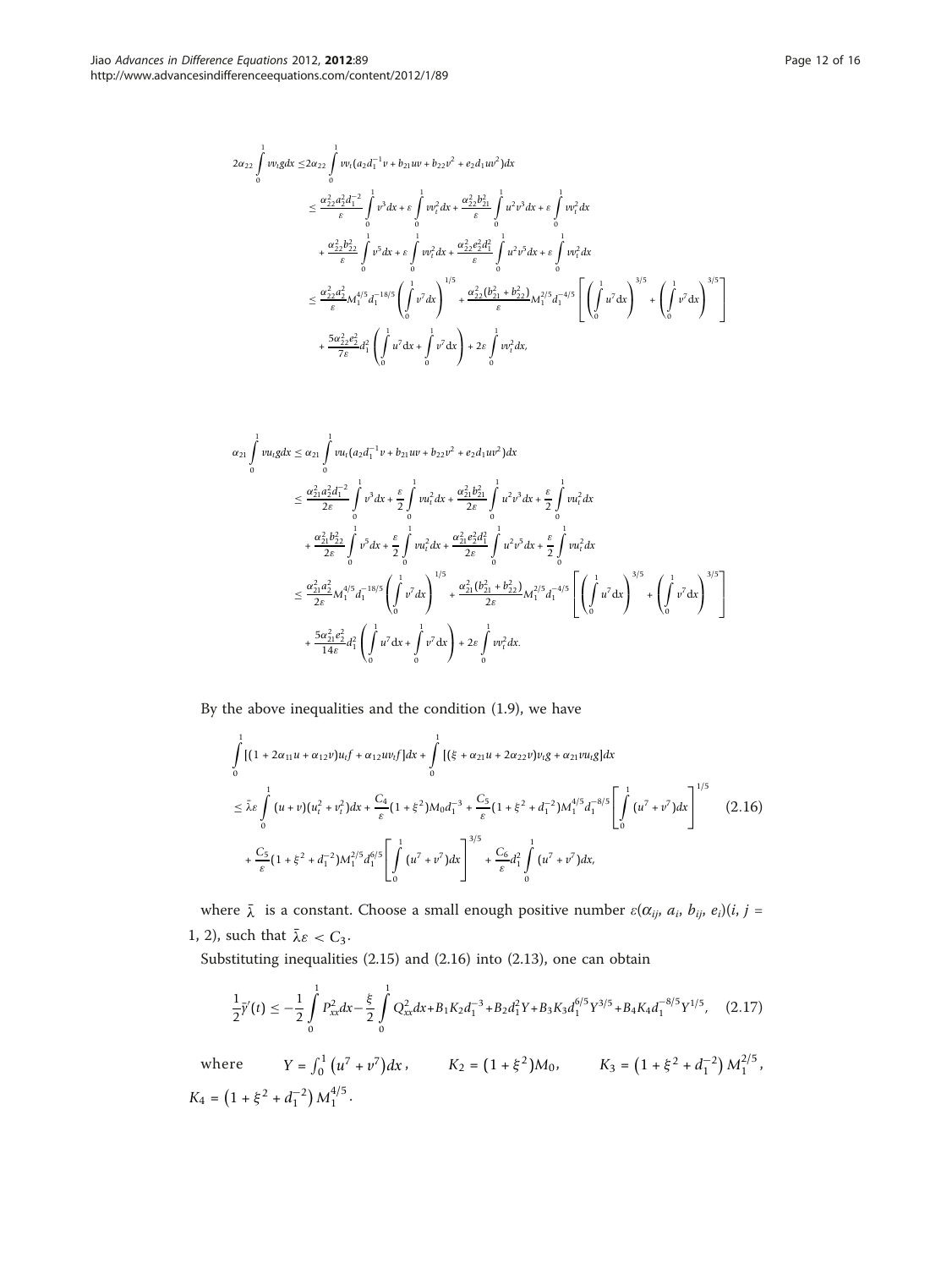Clearly,

$$
P \geq \alpha_{11} u^2, \quad Q \geq \alpha_{22} v^2.
$$

It follows from  $(2.12)$  and  $(2.3)$  to functions  $P$ ,  $Q$  that

$$
Y \le B_5 \int_0^1 (P^{7/2} + Q^{7/2}) dx \le B_6 K_1^{11/6} d_1^{-11/6} \bar{\gamma}^{5/6} + B_6 K_1^{7/2} d_1^{-7/2},
$$
  
\n
$$
Y^{1/5} \le B_7 K_1^{11/30} d_1^{-11/30} \bar{\gamma}^{1/6} + B_7 K_1^{7/10} d_1^{-7/10},
$$
  
\n
$$
Y^{3/5} \le B_8 K_1^{11/10} d_1^{-11/10} \bar{\gamma}^{1/2} + B_8 K_1^{21/10} d_1^{-21/10}.
$$
\n(2.18)

Moreover, one can obtain by (2.4) and (2.12)

$$
-\frac{1}{2}\int_{0}^{1}P_{xx}^{2}dx - \frac{\xi}{2}\int_{0}^{1}Q_{xx}^{2}dx \leq -B_{9}\min\{1, \xi\}K_{1}^{-4/3}d_{1}^{4/3}\bar{\gamma}^{5/3} + (1+\xi)K_{1}^{2}d_{1}^{-2}.\tag{2.19}
$$

Combining (2.16), (2.18), and (2.19), we have

$$
\frac{1}{2}\bar{\gamma}'(t) \le -A_1 \min\{1, \xi\} K_1^{-4/3} d_1^{4/3} \bar{\gamma}^{5/3} \n+ A_2 \left[ (1+\xi) K_1^2 d_1^{-2} + K_2 d_1^{-3} + K_1^{7/2} d_1^{-3/2} + K_1^{21/10} K_3 d_1^{-9/10} + K_1^{7/10} K_4 d_1^{-23/10} \right] (2.20) \n+ A_3 K_1^{11/6} d_1^{1/6} \bar{\gamma}^{5/6} + A_4 K_1^{11/10} K_3 d_1^{1/10} \bar{\gamma}^{1/2} + A_5 K_1^{11/30} K_4 d_1^{-59/30} \bar{\gamma}^{1/6}.
$$

Multiplying inequality (2.20) by  $d_1^2$ , we have

$$
\frac{1}{2}\gamma'(t) \le -A_1 \min\{1, \xi\} K_1^{-4/3} \gamma^{5/3} \n+ A_2 \left[ (1+\xi)K_1^2 + K_2 d_1^{-1} + K_1^{7/2} d_1^{1/2} + K_1^{21/10} K_3 d_1^{11/10} + K_1^{7/10} K_4 d_1^{-3/10} \right]^{2} .21)\n+ A_3 K_1^{11/6} d_1^{1/2} \gamma^{5/6} + A_4 K_1^{11/10} K_3 d_1^{11/10} \gamma^{1/2} + A_5 K_1^{11/30} K_4 d_1^{-3/10} \gamma^{1/6},
$$

where  $y = \int_0^1$ 0  $\int (d_1 P_x)^2 + (d_1 Q_x)^2 dx$ . The inequality (2.21) implies that there exist  $\tilde{\tau}_2 > 0$  and positive constant  $\widetilde{M}_2$  depending on  $d_i$ ,  $\alpha_{ij}$ ,  $a_i$ ,  $b_{ij}$ ,  $e_i(i, j = 1, 2)$ , such that

$$
\int_{0}^{1} (d_{1}P_{x})^{2} dx, \int_{0}^{1} (d_{1}Q_{x})^{2} dx \leq \widetilde{M}_{2}, t \geq \tilde{\tau}_{2}.
$$
\n(2.22)

In the case that  $d_1, d_2 \geq 1, \xi \in [d, \overline{d}]$ , the coefficients of inequality (2.20) can be estimated by some constants which depend on  $\bar{d}$ ,  $\bar{d}$ , but do not depend on  $d_1$ ,  $d_2$ . So  $\widetilde{M}_2$ depends on  $\alpha_{ij}$ ,  $a_i$ ,  $b_{ij}$ ,  $e_i(i, j = 1, 2)$ ,  $\underline{d}$  and  $\overline{d}$ , but it is irrelevant to  $d_1$ ,  $d_2$ , when  $d_1$ ,  $d_2$  $\geq 1$  and  $\xi \in [\underline{d}, \overline{d}]$ . Since

$$
\begin{pmatrix} P_x \\ Q_x \end{pmatrix} = \begin{pmatrix} P_u & P_v \\ Q_u & Q_v \end{pmatrix} \begin{pmatrix} u_x \\ v_x \end{pmatrix},
$$

we can transform the formulations of  $u_x$ ,  $v_x$  into fraction representations, then distribute the denominators of the absolute value of the fractions to the numerators item and enlarge the term concerning with  $u_x$ ,  $v_x$  to obtain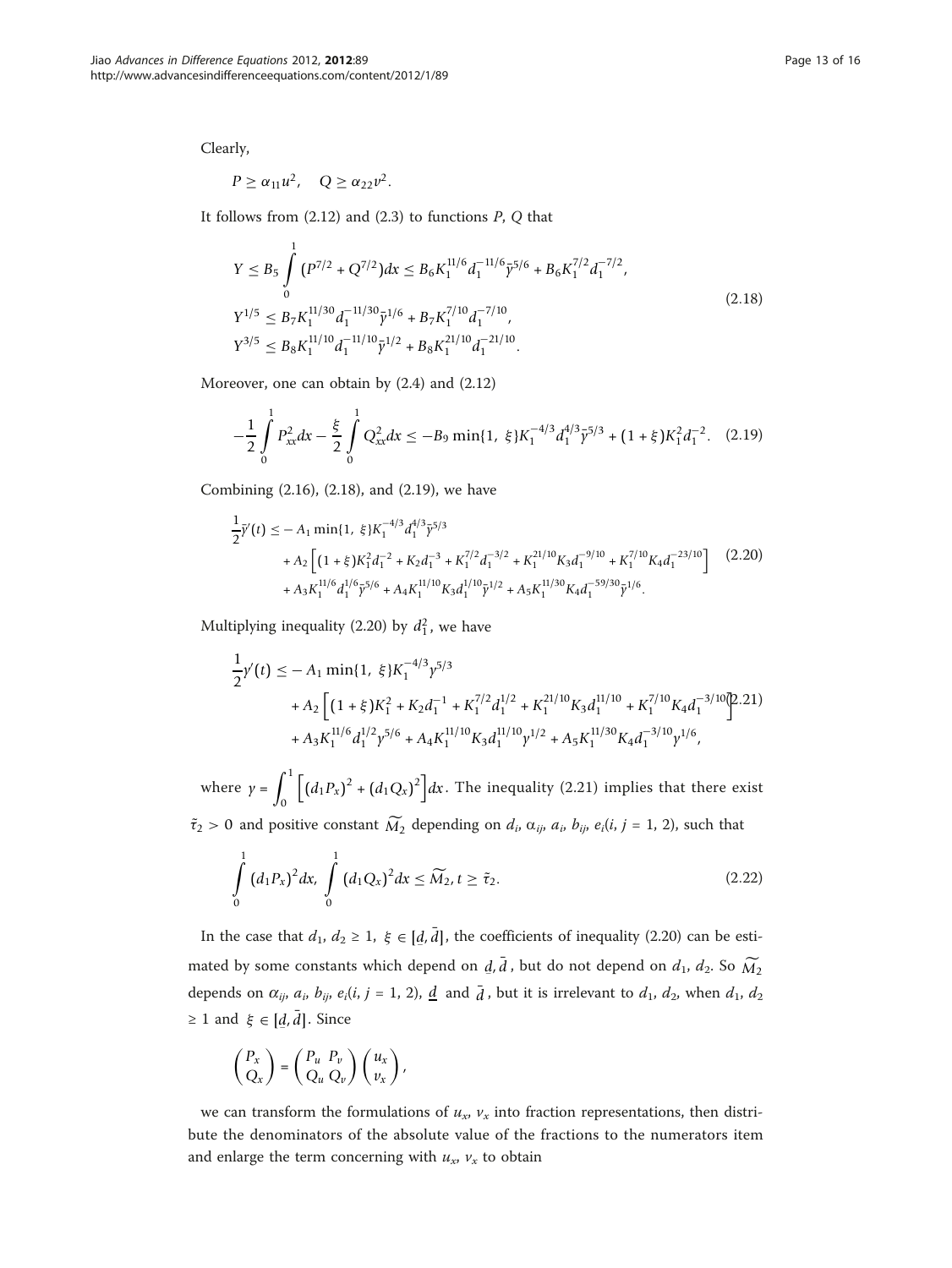$$
|d_1u_x| + |d_1v_x| \le L\big(|d_1P_x| + |d_1Q_x|\big), \quad 0 < x < 1, t > 0,\tag{2.23}
$$

where L is a constant depending only on  $\xi$ ,  $\alpha_{ii}(i, j = 1, 2)$ . After scaling back and contacting estimates (2.22) and (2.23), there exist positive constant  $M_2$  depending on  $d_i$ ,  $\alpha_{ij}$ ,  $a_i$ ,  $b_{ij}$ ,  $e_i(i, j = 1, 2)$  and  $\tau_2 > 0$ , such that

$$
\int_{0}^{1} u_x^2 dx, \int_{0}^{1} v_x^2 dx \le M_2, \quad t \ge \tau_2.
$$
\n(2.24)

When  $d_1, d_2 \ge 1$  and  $\xi \in [\underline{d}, \overline{d}]$ ,  $M_2$  is independent of  $d_1, d_2$ .

(ii)  $t \ge 0$ . Modifying the dependency of the coefficients in inequalities (2.12)-(2.14), namely replacing  $M_0$ ,  $M_1$  with  $M'_0$ ,  $M'_1$ , there exists a positive constant  $M'_2$  depending on  $d_i$ ,  $\alpha_{ij}$ ,  $a_i$ ,  $b_{ij}$ ,  $e_i(i, j = 1, 2)$  and the  $W_2^1$ -norm of  $u_0$ ,  $v_0$ , such that

$$
\int_{0}^{1} u_x^2 dx, \int_{0}^{1} v_x^2 dx \le M'_2, \quad t \ge 0.
$$
\n(2.24a)

Furthermore, in the case that  $d_1$ ,  $d_2 \ge 1$ ,  $\xi \in [\underline{d}, \overline{d}]$ ,  $M'_2$ , depends on  $\underline{d}, \overline{d}$ , but does not depend on  $d_1$ ,  $d_2$ .

Summarizing estimates (2.5), (2.9), (2.24), and Sobolev embedding theorem, there exist positive constants M, M' depending only on  $d_i$ ,  $\alpha_{ij}$ ,  $a_i$ ,  $b_{ij}$ ,  $e_i(i, j = 1, 2)$ , such that (1.10) and (1.11) hold. In particular, M, M' depend only on  $\alpha_{ij}$ ,  $a_i$ ,  $b_{ij}$ ,  $e_i(i, j = 1, 2)$ , <u>d</u> and  $\bar{d}$ , but do not depend on  $d_1$ ,  $d_2$ , when  $d_1$ ,  $d_2 \ge 1$  and  $\xi \in [\underline{d}, \overline{d}]$ . Similarly, according to (2.5)', (2.9)', (2.24)', there exists a positive constant M" depending on  $d_i$ ,  $\alpha_{ij}$ ,  $a_i$ ,  $b_{ii}$ ,  $e_i(i, j = 1, 2)$  and the initial functions  $u_0$ ,  $v_0$ , such that

 $|u(\cdot, t)|_{1,2}$ ,  $|v(\cdot, t)|_{1,2} \leq M''$ ,  $t \geq 0$ .

Further, in the case that  $d_1, d_2 \geq 1, \xi \in [d, \bar{d}], M^*$  depends only on  $d, \bar{d}$ , but do not depend on  $d_1$ ,  $d_2$ . Thus,  $T = +\infty$ .

This completes the proof of Theorem 1.1.

### 3 Global stability

In order to obtain the uniform convergence of the solution to system (1.2), we recall the following result which can be found in [[21](#page-15-0)].

**Lemma 3.1**. Let *a* and *b* be positive constants. Assume that  $\phi$ ,  $\psi \in C^1$  ([*a*, +∞)),  $\psi(t)$ ≥ 0 and  $\phi$  is bounded from below. If  $\phi'(t) \leq -b\psi(t)$  and  $\psi'(t)$  is bounded from above in  $[a, +\infty)$ , then  $\lim_{t \to \infty} \psi(t) = 0$ .

**Proof of Theorem 1.2.** Let  $(u, v)$  be a solution for the system (1.8) with initial functions  $u_0(x)$ ,  $v_0(x) \geq (\mathbb{Z})$ 0. From the strong maximum principle for parabolic equations, it is not hard to verify that  $u, v > 0$  for  $t > 0$ . Define the function

$$
H(u,v) = \int_{0}^{1} \left( u - u^* - u^* \ln \frac{u}{u^*} \right) dx + \int_{0}^{1} \left( v - v^* - v^* \ln \frac{v}{v^*} \right) dx.
$$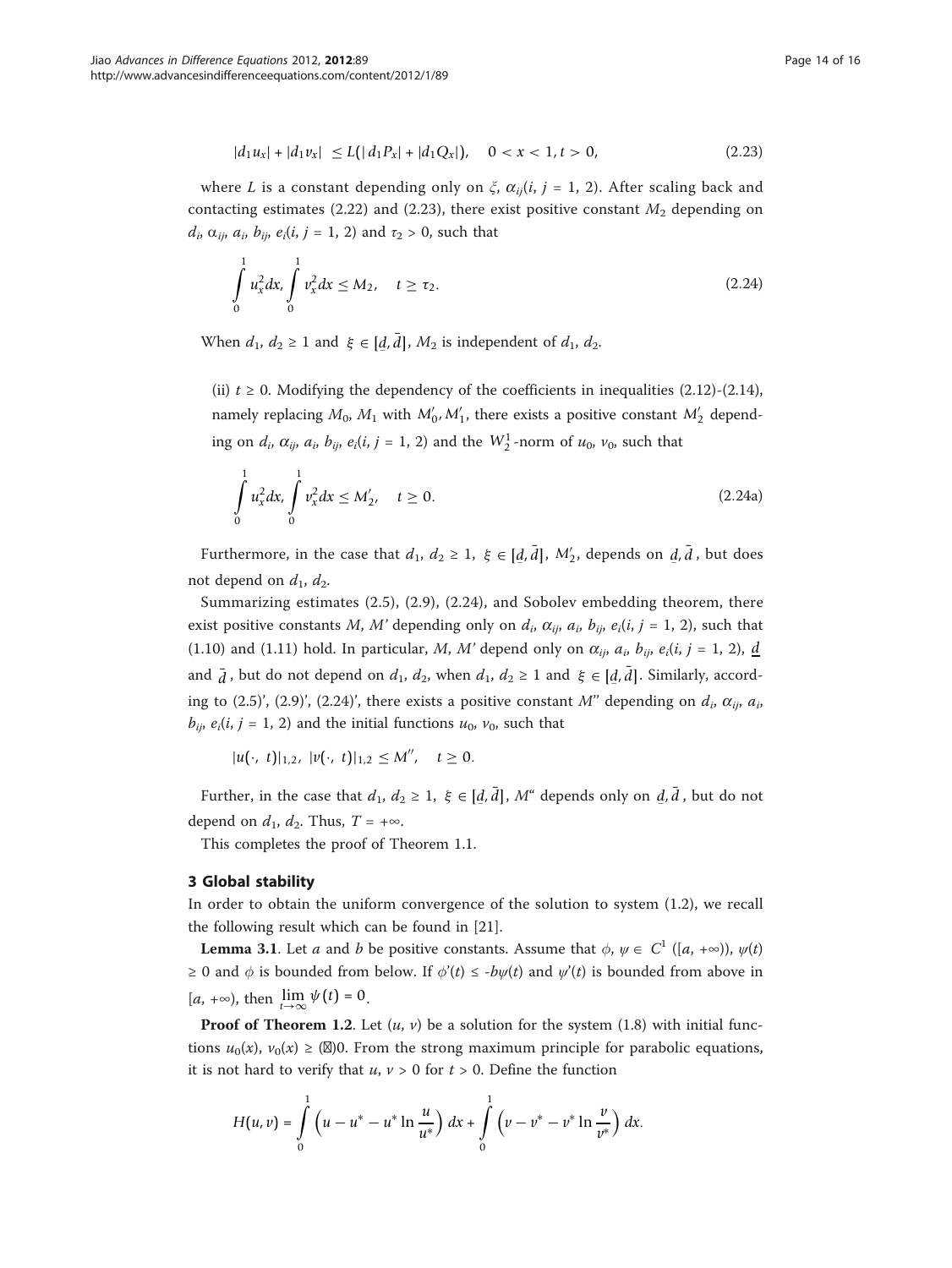<span id="page-14-0"></span>Then the time derivative of  $H(u, v)$  for the system (1.8) satisfies

$$
\frac{dH}{dt} = \int_{0}^{1} \frac{u - u^{*}}{u} u_{t} dx + \int_{0}^{1} \frac{v - v^{*}}{v} v_{t} dx
$$
\n
$$
= -\int_{0}^{1} \left[ \frac{u^{*}}{u^{2}} (d_{1} + 2\alpha_{11} u + \alpha_{12} v) u_{x}^{2} + (\frac{\alpha_{12} u^{*}}{u} + \frac{\alpha_{21} v^{*}}{v}) u_{x} v_{x} + \frac{\alpha v^{*}}{v^{2}} (d_{2} + \alpha_{21} u + 2\alpha_{22} v) v_{x}^{2} \right] dx
$$
\n
$$
- \int_{0}^{1} \left[ (u - u^{*})^{2} (b_{11} + e_{1} v) + (b_{12} + b_{21} + e_{1} u^{*} + e_{2} v^{*}) (u - u^{*}) (v - v^{*}) + (v - v^{*})^{2} (b_{22} + e_{2} u) \right] dx.
$$
\n(3.1)

The first integrand in the right-hand side of (3.1) is positive definite if

$$
4u^*v^*(d_1+2\alpha_{11}u+\alpha_{12}v)(d_2+\alpha_{21}u+2\alpha_{22}v)>(\alpha_{12}u^*v+\alpha_{21}v^*u)^2,
$$
\n(3.2)

and the condition (1.12) implies (3.2). The second integrand in the right-hand side of (3.1) is positive definite if

$$
4(b_{11} + e_1 v)(b_{22} + e_2 u) > (b_{12} + b_{21} + e_1 u^* + e_2 v^*)^2,
$$
\n(3.3)

and the condition (1.13) implies (3.3). Consequently, there exists  $\delta > 0$ , such that

$$
\frac{dH}{dt} \leq -\delta \int_{0}^{1} \left[ (u - u^{*})^{2} + (v - v^{*})^{2} \right] dx, \quad \frac{dH}{dt} \leq 0, \quad (u, v) \neq (u^{*}, v^{*}). \tag{3.4}
$$

By the maximum-norm estimate in Theorem 1.1 and some tedious calculations, we can verify  $(d/dt) \int_0^1 [(u - u^*)^2 + (v - v^*)^2] dx$  is bounded from above. Then from Lemmas 3.1 and (3.4), we obtain

$$
\lim_{t \to \infty} \int_{0}^{1} (u - u^{*})^{2} dx = \lim_{t \to \infty} \int_{0}^{1} (v - v^{*})^{2} dx = 0.
$$
 (3.5)

It follows from (3.5) and Gagliardo-Nirenberg-type inequality  $|u|_{\infty} \leq C |u|_{1,2}^{1/2} |u|_2^{1/2}$ that  $(u, v)$  converges uniformly to  $(u^*, v^*)$ . By the fact that  $H(u, v)$  is decreasing for  $t \geq$ 0, it is obvious that  $(u^*, v^*)$  is globally asymptotically stable. So the proof of Theorem 1.2 is completed.

#### Acknowledgements

This study was supported by the China National Natural Science Foundation (No. 11161041), the Fundamental Research Funds for the Central Universities (No. zyz2012074). The author also wishes to thank the referee for some valuable comments and helpful suggestions.

#### Competing interests

The author declares that they have no competing interests.

#### Received: 3 May 2012 Accepted: 27 June 2012 Published: 27 June 2012

#### References

- 1. Chattopadhyay, J: Effect of toxic substances on a two-species competitive system. Ecol Model. 84, 287–289 (1996). doi:10.1016/0304-3800(94)00134-0
- 2. Tian, C, Zhang, L, Lin, Z: Pattern formation for a model of plankton allelopathy with cross-diffusion. J Franklin Instit. 348, 1947–1964 (2011). doi:10.1016/j.jfranklin.2011.05.013
- 3. Kuto, K: Stability of steady-state solutions to a prey-predator system with cross-diffusion. J Diff Equ. 197, 293–314 (2004). doi:10.1016/j.jde.2003.10.016
- 4. Pang, PYH, Wang, M: Strategy and stationary pattern in a three-species predator-prey model. J Diff Equ. 200, 245–273 (2004). doi:10.1016/j.jde.2004.01.004